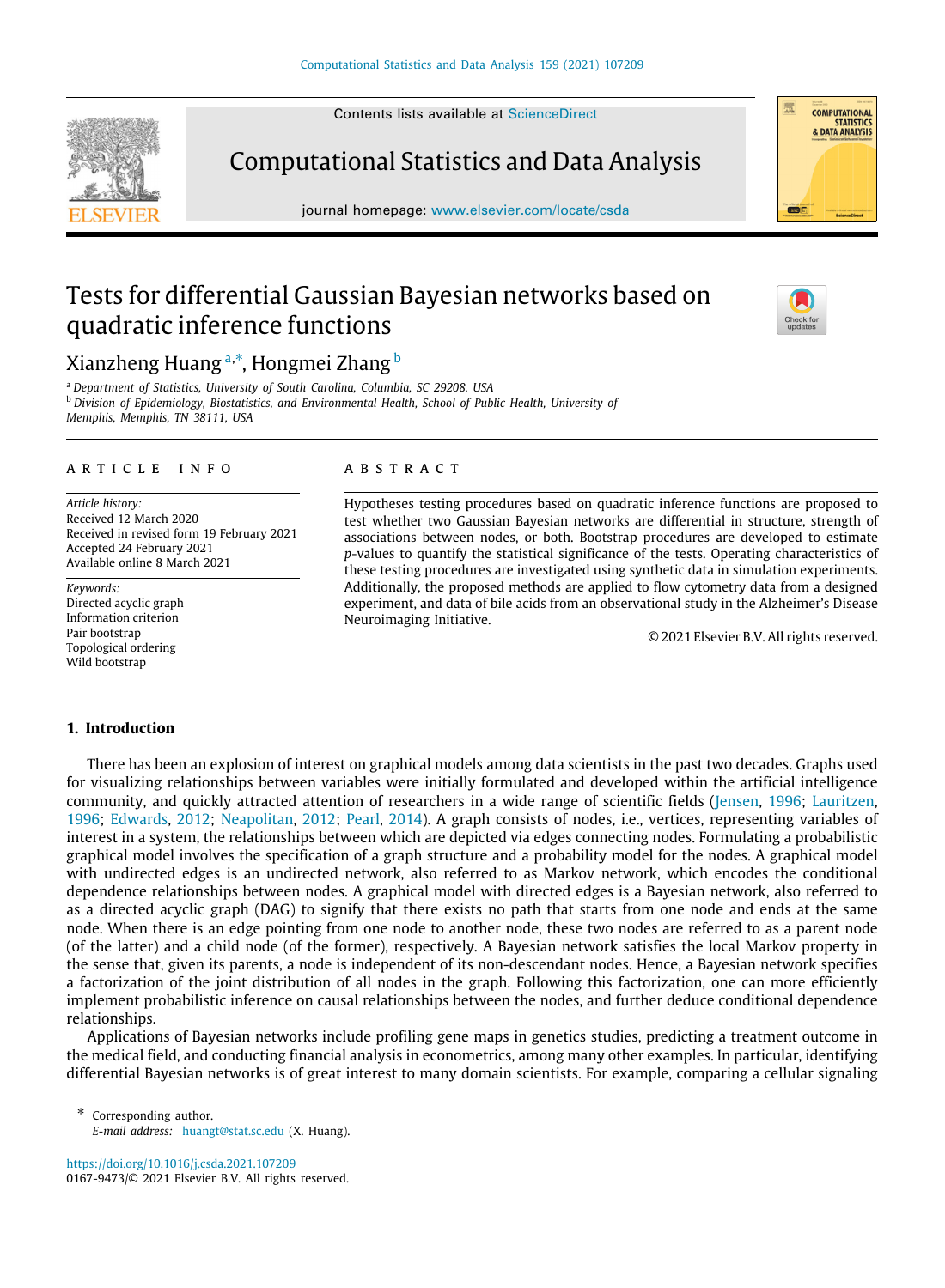network associated with a diseased population and its counterpart network associated with a healthy population can provide insight on the impact of the disease on the concert work of relevant cells. In this article, we develop methods to infer whether or not a Gaussian Bayesian network is differential between two populations. The study presented here distinguish from existing relevant works in at least three aspects. First, we test differential directed networks as opposed to differential undirected networks, with a sizable collection of existing literature on the latter yet very limited research on the former. For instance, [Gill et al.](#page-15-3) ([2010\)](#page-15-3) proposed a procedure to globally test differential undirected graphs based on strength of genetic associations or interaction between genes. [Jacob et al.](#page-15-4) [\(2012\)](#page-15-4) tested multivariate two-sample means associated with graphs of known structures using Hotelling's *T* 2 -tests. [Zhao et al.](#page-16-2) [\(2014](#page-16-2)) developed a method to infer differences in two precision matrices corresponding to two undirected networks. [Xia et al.](#page-16-3) [\(2015\)](#page-16-3) extended their work in order to globally test differentiation of undirected graphs. [Städler et al.](#page-16-4) [\(2017\)](#page-16-4) also developed methods for testing differentiations of undirected graphs based on precision matrices. [Durante et al.](#page-15-5) ([2018\)](#page-15-5) studied associations of undirected networks with a feature of interest. [Zhao et al.](#page-16-5) ([2019\)](#page-16-5) developed a general framework for testing differential connectivity between two undirected networks, which aims to qualitatively compare structures of two precision matrices instead of quantitatively comparing entries of them. This highlighted feature in [Zhao et al.](#page-16-5) ([2019\)](#page-16-5) relates to the second aspect that makes our methods stand out from existing works, which is that our proposed testing procedures can test differentiation in regard to solely graph structure, or strengths of associations between variables, or both. Third, the proposed inference procedures are applicable to data from an observational study or from designed experiments. Drawing inference for a Bayesian network can be more challenging than for an undirected network because a Bayesian network can be identified based on data from an observational study only up to a Markov equivalence class [\(Verma and Pearl,](#page-16-6) [1991](#page-16-6); [Andersson](#page-15-6) [et al.](#page-15-6), [1997;](#page-15-6) [Chickering](#page-15-7), [2002;](#page-15-7) [Hauser and Bühlmann](#page-15-8), [2012\)](#page-15-8). Inclusion of interventional data from a designed experiment improves the identifiability of a Bayesian network. In such an experiment, one sets the values of some node(s) to be pre-specified values, which in effect destroys the causal dependencies of the intervened node(s). [Ellis and Wong](#page-15-9) ([2008\)](#page-15-9) developed a fast MCMC algorithm based on experimental data that include interventional data and observational data. Besides inclusion of interventional data, incorporating information of the topological ordering of nodes also improves identifiability. Given a directed graph structure, a topological ordering specifies a sequence of nodes such that a child node in the graph always comes after its parent nodes [\(Cormen et al.,](#page-15-10) [2001](#page-15-10), Section 22.4). We do not assume ordering known in our study. Lastly, we formulate and infer Bayesian networks under the regression framework with Gaussian model error, a framework that differs from most frameworks adopted in the artificial intelligence community (e.g., [Chung](#page-15-11) [et al.](#page-15-11), [2006](#page-15-11); [Nielsen and Jensen](#page-16-7), [2009\)](#page-16-7), where one directly models edge probabilities in a Bayesian network for instance.

To prepare for methodology development, we first formulate regression models that characterize a Bayesian network in Section [2](#page-1-0). Section [3](#page-2-0) presents an algorithm for inferring a network based on penalized score equations. Test statistics based on quadratic inference functions are proposed in Section [4](#page-4-0) for testing hypotheses relating to comparisons between two networks. To quantify statistical significance of the proposed test statistics, we develop bootstrap procedures in Section [5](#page-5-0) to estimate the null distribution of the test statistics. Operating characteristics of the testing procedures are investigated via simulation experiments reported in Section [6](#page-9-0). The proposed methods are applied to two real-life applications in Section [7.](#page-12-0) Lastly, we summarize the contribution of the current study and discuss follow-up research agenda in Section [8.](#page-14-0)

# **2. Model and data**

<span id="page-1-0"></span>Suppose that the same set of *p* nodes are considered for two populations. It is of interest to compare the underlying Bayesian networks involving this set of nodes associated with the two populations. Refer to node  $j$  of population  $k$  as  $X_j^{(k)}$ for  $j = 1, \ldots, p, k = 1, 2$ . Suppose that associations between nodes in population *k* is specified by *p* linear regression models,

<span id="page-1-1"></span>
$$
X_j^{(k)} = \sum_{j'=1}^p X_{j'}^{(k)} \mathbf{B}^{(k)}[j', j] + \epsilon_j^{(k)}, \text{ for } j = 1, \dots, p,
$$
\n(1)

where  $\epsilon_j^{(k)}\sim N(0,\sigma_{kj}^2)$  is the model error independent of  $X_{j'}^{(k)}$  for  $j'\neq j$ ,  $\mathbf{B}^{(k)}$  is the  $p\times p$  matrix of regression coefficients, of which the diagonal entries are equal to zero. We assume that each node has mean zero so that no intercept is needed in [\(1](#page-1-1)). Note that  $X_{j'}^{(k)}$  is a parent of  $X_j^{(k)}$  if and only if  $\mathbf{B}^{(k)}[j',j]\neq0$ , thus  $\mathbf{B}^{(k)}$  fully determines the graph structure, denoted by  $G_k$ . Having the *j*th column  $\mathbf{B}^{(k)}[~,j]$  equal to  $\mathbf{0}_{p\times 1}$  indicates that  $X_j^{(k)}$  is parentless, in which case we call it a root node. Having the jth row  $\mathbf{B}^{(k)}[j]$ , ] equal to  $\mathbf{0}^T_{p\times 1}$  means that  $X_j^{(k)}$  is childless. Define  $\mathbf{X}^{(k)}$  as an  $N_k\times p$  matrix that stores a data set of size  $N_k$  from population k, for  $k = 1, 2$ .

The data may come from an observational study or a designed experiment. In the latter case, certain nodes are intentionally inhibited or stimulated under different experimental conditions. To allow data from either type of study, we let  $\mathscr{I}_{kj}$ , with cardinality  $n_{kj}$ , be the index set relating to rows of  $\mathbf{X}^{(k)}$  that contain interventional data for  $X_j^{(k)}$ , and let  $\mathscr{O}_{kj}$ , with cardinality  $n_{-kj} = N_k - n_{kj}$ , be the index set corresponding to the remaining rows in  $\mathbf{X}^{(k)}$  where observational data of *X* (*k*) *j* are stored. If data are from an observational study, or they are from a designed experiment where node *j* is never intervened, then  $\mathcal{I}_{ki}$  is the empty set and  $\mathcal{O}_{ki} = \{1,\ldots,N_k\}$ . When considering the *j*th regression model with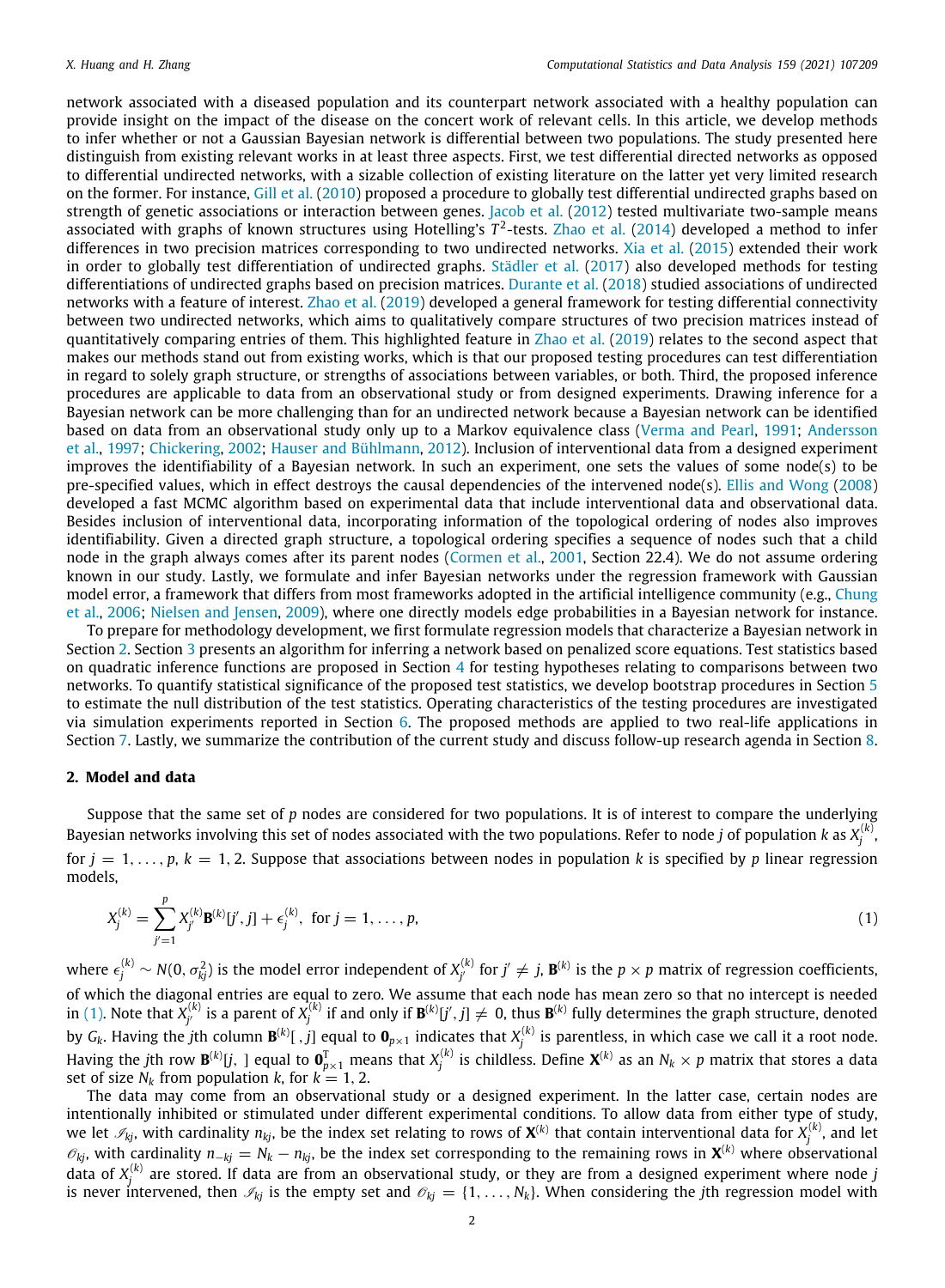$X_j^{(k)}$  as the response variable, one should only use the observational data associated with  $X_j^{(k)}$ , i.e.,  $\bm{X}^{(k)}[\mathscr{O}_{kj},~]$ , because any potential causal effect of other nodes on  $X_j^{(k)}$  is suppressed by design in  $\boldsymbol{X}^{(k)}[ \mathcal{I}_{kj},\; ]$ .

In this study, we develop procedures for testing hypotheses in regard to how the two networks compare based on  $\mathbf{X}^{(1)}$ and  $\mathbf{X}^{(2)}$ . Hypotheses of research interest include  $H_0^a$ :  $G_1 = G_2$  versus  $H_1^a$ :  $G_1 \neq G_2$  when the comparison focuses solely on the graph structure, and a more detailed comparison regarding the strength of associations between nodes with the null hypothesis  $H_0^b$ :  $\mathbf{B}^{(1)} = \mathbf{B}^{(2)}$ , and the alternative hypothesis  $H_1^b$ :  $\mathbf{B}^{(1)} \neq \mathbf{B}^{(2)}$ . Clearly,  $H_1^a$  being true implies that  $H_0^b$ is false, but not vice versa. To reject  $H_0^b$  but not  $H_0^a$  is to conclude that there exist associations between nodes that are differential between two networks sharing a common graph structure. When testing these hypotheses, graph estimation is involved, for which we describe an algorithm next.

# **3. Graph estimation**

<span id="page-2-0"></span>In this section, we suppress the population index *k* from the notations defined in Section [2](#page-1-0) and focus on estimating one graph using one data matrix in general. For instance, **X** is an  $N \times p$  data matrix available for inferring causal relationships between  $p$  nodes, and  $B$  is the  $p \times p$  matrix of regression coefficients corresponding to the network. For node  $X_j$ , there are  $n_j$ (≥ 0) rows composed of interventional data with row index set  $\mathcal{I}_j$ ; the rest of  $n_{-j} = N - n_j$  rows, corresponding to the index set  $\mathscr{O}_j$ , contain observational data for  $X_j$ , for  $j = 1, \ldots, p$ .

# *3.1. Parent selection*

<span id="page-2-2"></span>Under the regression framework, inferring a Bayesian network with *p* nodes translates to inferring *p* regression models in  $(1)$  $(1)$  simultaneously under the acyclic constraint. To facilitate selecting parents for each node, we apply the scorebased variable selection method proposed by [Huang and Zhang](#page-15-12) [\(2013](#page-15-12)) in conjunction with cycle elimination via Kahn's algorithm ([Kahn](#page-15-13), [1962](#page-15-13)). The following algorithm describes this estimation procedure, with Kahn's algorithm relegated to Section [3.2.](#page-3-0)

**Step 1:** Compute the least squares estimate of  $\mathbf{B}_j$   $=$   $\mathbf{B}[-j,j]$  based on data  $\mathbf{X}[\mathscr{O}_j]$ . Denote by  $\hat{\mathbf{B}}_j^{(0)}$  this estimate, for  $j = 1, \ldots, p$ . Set the iteration index  $t = 0$ .

**Step 2:** For  $j=1,\ldots,p$ , use  $\hat{\mathbf{B}}^{(t)}_j$  as the starting value to solve the following penalized score estimating equations,

<span id="page-2-1"></span>
$$
n_{-j}^{-1} \sum_{\ell \in \mathcal{O}_j} \Psi_{j\ell}(\mathbf{B}_j) - \tilde{P}_{\lambda}(\mathbf{B}_j) = \mathbf{0},\tag{2}
$$

where

$$
\Psi_{j\ell}(\mathbf{B}_j) = (\mathbf{X}[\ell,j] - \mathbf{X}[\ell,-j]\mathbf{B}_j)\mathbf{X}[\ell,-j]^T, \text{ for } \ell \in \mathcal{O}_j,
$$
\n(3)

is the normal score associated with the *j*th regression model evaluated at one data point, and  $\tilde{P}_\lambda({\bf B}_j)$  is the partial derivative of the SCAD penalty function ([Fan and Li,](#page-15-14) [2001\)](#page-15-14),

$$
P_{\lambda}(t) = \lambda t I(0 \leq t < \lambda) + \frac{(a^2 - 1)\lambda^2 - (t - a\lambda)^2}{2(a - 1)}I(\lambda \leq t < a\lambda) + \frac{(a + 1)\lambda^2}{2}I(t \geq a\lambda),
$$

in which  $\lambda$  is a tuning parameter,  $a = 3.7$ , and  $I(\cdot)$  is the indicator function. More specifically, entries of the  $(p-1)\times 1$ vector  $\tilde{P}_\lambda(\mathbf{B}_j)$  are given by, for  $i \neq j$ ,

$$
\frac{\partial}{\partial \beta_{ij}} P_{\lambda}(|\beta_{ij}|) = \lambda \left\{ I(|\beta_{ij}| \leq \lambda) + \frac{(a\lambda - |\beta_{ij}|)_+}{(a-1)\lambda} \right\} \text{sign}(\beta_{ij}),
$$

where  $\beta_{ij} = \mathbf{B}[i, j]$ . The *p* sets of solutions to [\(2](#page-2-1)) give the *p* columns of an updated matrix of regression coefficients estimates,  $\hat{\mathbf{B}}^{(t+1)}$ . Denote by  $\tilde{G}$  the graph structure indicated by  $\hat{\mathbf{B}}^{(t+1)}$ .

- **Step 3:** For *i*,  $j = 1, \ldots, p$  and  $i \neq j$ , compute the unpenalized estimate of  $\beta_{ij}$ , which is the least squares estimate, if  $X_i$ is a parent of  $X_i$  according to  $\tilde{G}$ , and obtain the estimated standard error of the unpenalized estimate via sandwich variance estimation for M-estimators. Compute the *p*-value based on the least squares estimate of β*ij* along with its estimated standard error for testing  $H_0$ :  $\beta_{ij} = 0$  versus  $H_1$ :  $\beta_{ij} \neq 0$ .
- **Step 4:** Implement Kahn's algorithm to inspect and eliminate cycles in  $\tilde{G}$  based on the *p*-values from Step 3. More entries in  $\hat{\mathbf{B}}^{(t+1)}$  are set to zero during this cycle elimination process unless no cycle is detected. More details of this step are given in Section [3.2](#page-3-0).
- **Step 5:** If  $|\hat{\mathbf{B}}^{(t+1)} \hat{\mathbf{B}}^{(t)}|_{\infty} > 10^{-4}$ , set  $t = t + 1$ , and return to Step 2. Otherwise, output  $\hat{\mathbf{B}}^{(t+1)}$  as the final estimate of **B**, denoted by **<sup>B</sup>**ˆ, and denote the corresponding graph structure as *<sup>G</sup>*ˆ.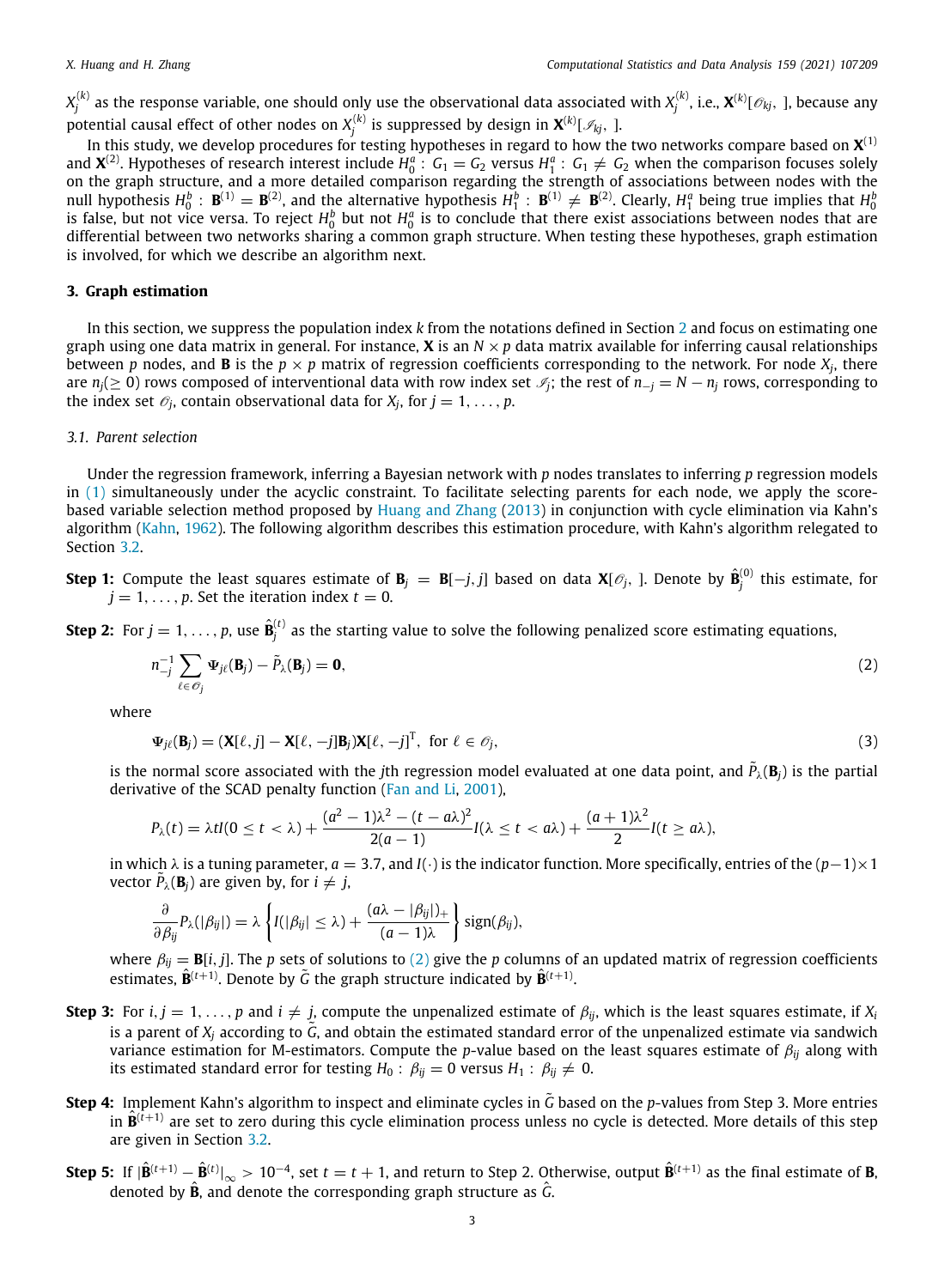

<span id="page-3-2"></span>**Fig. 1.** The algorithm for eliminating cycles in *G* and finding a topological ordering,  $\mathcal{T}$ , compatible with the resultant acyclic *G*.

In Step 5, for a matrix  $A$ ,  $|A|_{\infty}$  denotes the largest entry of  $A$  in absolute value. In Step 2, one may consider other penalty functions such as the LASSO ([Tibshirani,](#page-16-8) [1996](#page-16-8)) and the adaptive LASSO (ALASSO) [\(Zou,](#page-16-9) [2006](#page-16-9)) in place of SCAD when constructing the penalized estimating equations in [\(2](#page-2-1)). Both SCAD and ALASSO have been shown to enjoy the appealing oracle properties in variable selections. Between the two penalty functions, we choose SCAD in order to avoid specifying the adaptive weights required in ALASSO, and also because [Aragam and Zhou](#page-15-15) ([2015](#page-15-15)) showed that a concave penalty, such as SCAD, offers improved performance in Bayesian network structure learning when comparing with an  $L_1$ -based penalty. To choose a value for the tuning parameter  $\lambda$  in [\(2](#page-2-1)), we adopt the score-based information criterion inspired by the following quadratic inference function [\(Lindsay and Qu](#page-15-16), [2003\)](#page-15-16),

$$
Q_j = \left\{ n_{-j}^{-1} \Psi_j(\mathbf{B}_j) \right\}^{\mathrm{T}} \left\{ \mathbf{H}_j(\mathbf{B}_j) \right\}^{-1} \left\{ n_{-j}^{-1} \Psi_j(\mathbf{B}_j) \right\},\tag{4}
$$

where  $\Psi_j({\bf B}_j) = \sum_{\ell \in \mathscr{O}_j} \Psi_{j\ell}({\bf B}_j)$  and  ${\bf H}_j({\bf B}_j) = n_{-j}^{-1} \sum_{\ell \in \mathscr{O}_j} \Psi_{j\ell}({\bf B}_j) \Psi_{j\ell}({\bf B}_j)^{\rm T}$ . In particular, we choose  $\lambda$  so that the following score-based information criterion evaluated **B** is minimized,

<span id="page-3-1"></span>
$$
SIC(\hat{\mathbf{B}}) = \sum_{j=1}^{p} \left( \hat{Q}_j + e_j \frac{\log n_{-j}}{n_{-j}} \right),\tag{5}
$$

where the dependence of  $\hat{\bf B}$  on  $\lambda$  is suppressed but implied by the above algorithm,  $e_j$  is the number of parents of  $X_j$ according to  $\hat{\bf B}$ , and  $\hat{Q}_j$  is equal to  $Q_j$  in [\(4\)](#page-3-1) evaluated at the unpenalized estimate of  ${\bf B}_j$ , denoted by  $\tilde{\bf B}_j$ , which is the least squares estimate of  $\bar{B}_i$  given the graph structure  $\hat{G}$ . It is shown in [Huang and Zhang](#page-15-17) [\(2021\)](#page-15-17) that SIC( $\cdot$ ) is a consistent information criterion under mild regularity conditions.

#### *3.2. Cycle elimination*

<span id="page-3-0"></span>In Step 4 of the graph estimation algorithm in Section [3.1](#page-2-2), we use a topological sorting algorithm, known as Kahn's algorithm, to detect and delete cycles in *<sup>G</sup>*˜. Given a generic directed graph, there may exist more than one topological ordering compatible with it. For example, if there are two adjacent nodes in a sorted sequence that are not connected by an edge in the graph, then swapping these two nodes yields a different ordering that is compatible with the same graph. A sorting algorithm typically is an iterative algorithm with a built-in check for cycles in a directed graph. [Fig.](#page-3-2) [1](#page-3-2) illustrates the sorting algorithm we use to revise an initial directed graph structure *G* to yield an acyclic graph, during the process of which a topological ordering of the nodes compatible with the final acyclic *G* is found. Before starting the algorithm, one sets up a queue, denoted by  $\mathcal{T}$ , initially empty, for storing the sorted nodes as they come in.

Applying the algorithm depicted in [Fig.](#page-3-2) [1](#page-3-2) to  $\tilde{G}$  in Step 4 of the graph estimation algorithm, we use  $\hat{B}^{(t+1)}$  resulting from Step 2 to monitor updates in  $\tilde{G}$  in four ways. First, to find a root node, one simply looks for a column in  $\hat{B}^{(t+1)}$  that contains all zeros. Suppose  $\hat{B}^{(t+1)}[,j]=\mathbf{0}_{p\times 1}$ , then  $X_j$  is a root node. Second, to remove out-going edges from a root node amounts to setting all entries in the row corresponding to this node at zero, which effectively makes this node childless. Suppose  $X_j$  is a root node, then one sets  $\hat{\bf B}^{(t+1)}[j,\;]=\hat{\bf 0}^{\rm T}_{p\times 1}$  to make  $X_j$  childless. Third, removing a childless root node from  $\tilde{G}$  is equivalent to deleting the row and the column corresponding to this node from **<sup>B</sup>**. Lastly, a weak edge in *<sup>G</sup>*˜ corresponds to a non-zero entry in the current  $\hat{\mathbf{B}}^{(t+1)}$  whose *p*-value is the largest among the *p*-values associated with remaining nodes obtained in Step 3, since a larger *p*-value for β*ij* implies a weaker association between *X<sup>i</sup>* and *X<sup>j</sup>* . Removing a weak edge is to set this entry in  $\hat{\mathbf{B}}^{(t+1)}$  at zero.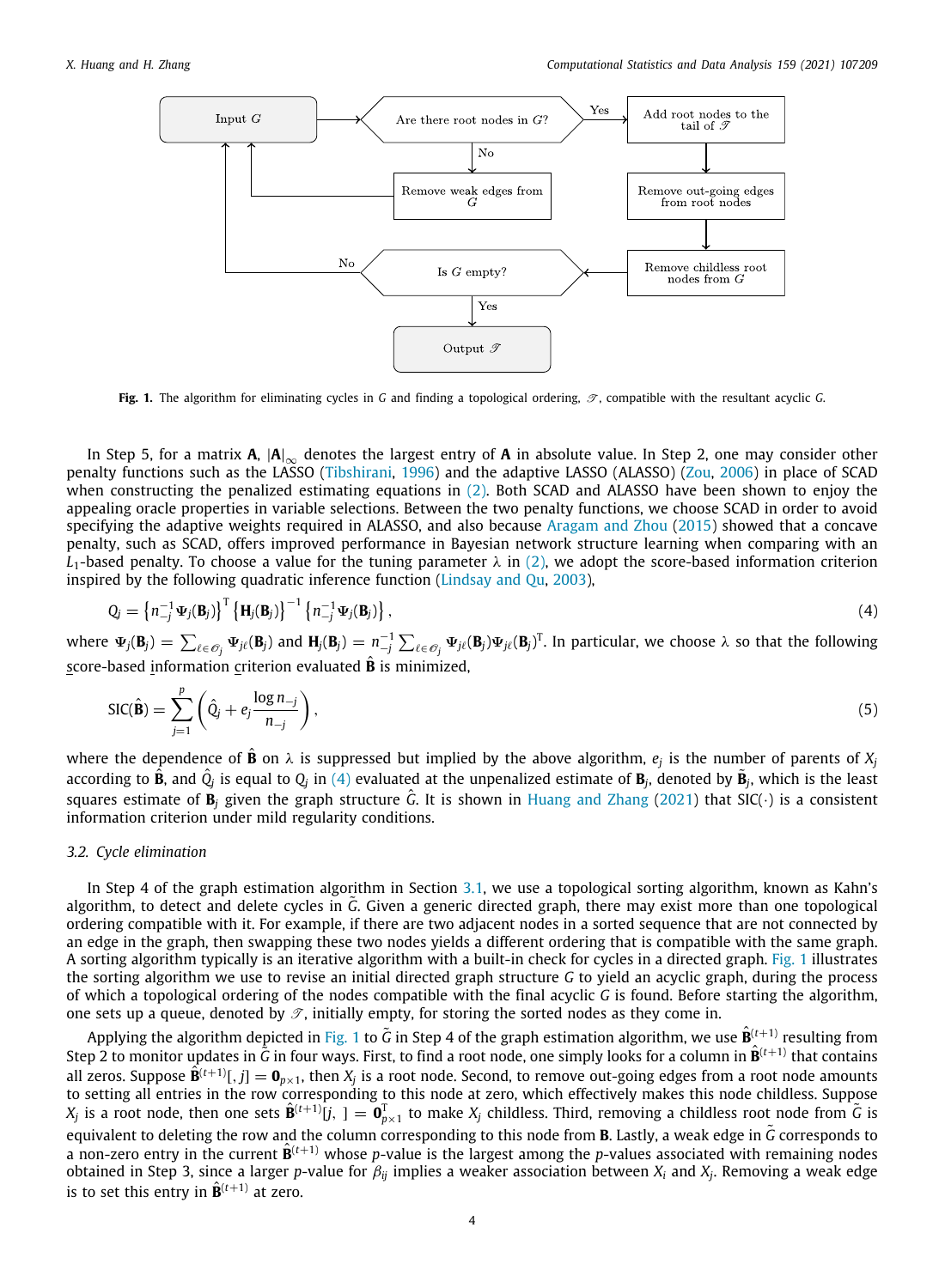

**Fig. 2.** Construction of the two test statistics,  $Q_1$  for testing  $H_0^a$  and  $Q_2$  for testing  $H_0^b$ , based on data  $\mathbf{X}^{(1)}$  and  $\mathbf{X}^{(2)}$ .

<span id="page-4-1"></span>By the time the queue  $\mathscr{T}$  collects all *p* nodes, G becomes a graph without a node, i.e., an empty graph. It is at this point when we retrieve an acyclic  $\tilde{G}$  by deleting from the initial  $\tilde{G}$  (resulting from Step 2) the weak edges that are removed during the sorting process depicted in [Fig.](#page-3-2) [1.](#page-3-2) In other words, the outgoing edges from a root nodes being removed to create childless root nodes, and the childless root nodes being removed during the iterative algorithm are put back to recover the final acyclic  $\tilde{G}$ , and so are the corresponding rows and columns of  $\hat{B}^{(t+1)}$ . The computation time for this algorithm is of order  $O(p + |\mathscr{E}_c\tilde{G}|)$ , where  $|\mathscr{E}_c\tilde{G}|$  denotes the number of edges in the initial  $\tilde{G}$  resulting from Step 2.

### **4. Test statistics**

<span id="page-4-0"></span>Equipped with a way to estimate a Bayesian network, we are now ready to construct test statistics for testing  $H_0^a$ :  $G_1 = G_2$  and  $H_0^b$ :  $\mathbf{B}^{(1)} = \mathbf{B}^{(2)}$ . The quadratic inference function in ([4](#page-3-1)) is the building block of these test statistics. For ease of exposition and comparison, [Fig.](#page-4-1) [2](#page-4-1) provides a flowchart for the construction of two test statistics, *Q*<sup>1</sup> and *Q*2, to be defined in the upcoming subsections.

# *4.1. Testing H<sup>a</sup>* 0

To test  $H_0^a$ :  $G_1 = G_2$ , we define the following test statistic,

<span id="page-4-2"></span>
$$
Q_1 = \sum_{j=1}^p \left\{ n_{-2j}^{-1} \sum_{\ell \in \mathcal{O}_{2j}} \Psi_{j\ell}(\tilde{\mathbf{B}}_j^{(2)}) \right\}^{\mathrm{T}} \left\{ \mathbf{H}_j(\tilde{\mathbf{B}}_j^{(2)}) \right\}^{-1} \left\{ n_{-2j}^{-1} \sum_{\ell \in \mathcal{O}_{2j}} \Psi_{j\ell}(\tilde{\mathbf{B}}_j^{(2)}) \right\},\tag{6}
$$

where  $\mathbf{H}_j(\tilde{\mathbf{B}}_j^{(2)})=n_{-2j}^{-1}\sum_{\ell\in\mathscr{O}_{2j}}\Psi_{j\ell}(\tilde{\mathbf{B}}_j^{(2)})\Psi_{j\ell}(\tilde{\mathbf{B}}_j^{(2)})^{\text{T}},~\Psi_{j\ell}(\tilde{\mathbf{B}}_j^{(2)})~\text{is the normal score evaluated at}~\tilde{\mathbf{B}}_j^{(2)}~\text{and}~\mathbf{X}^{(2)}[\ell,~],~\text{and}~\tilde{\mathbf{B}}_j^{(2)}=n_{-2j}^{-1}\sum_{\ell\in\mathscr{O}_{2j$  $\tilde{\bf B}^{(2)}[-j,j]$  is the unpenalized estimate of the regression coefficients for the *j*th regression model computed using  ${\bf X}^{(2)}[\mathscr{O}_{2j},\;1]$ while assuming the graph structure  $\hat G_1$  obtained from applying the graph estimation algorithm to  $\mathbf{X}^{(1)}$ .

Under  $H_0^a$ :  $G_1 = G_2$ ,  $G_1$  is also a sensible estimate for  $G_2$ , despite how  $B^{(1)}$  and  $B^{(2)}$  compare quantitatively. Hence, under  $H_0^a$ , assuming  $\hat G_1$  while estimating  $\mathbf{B}^{(2)}$  based on  $\mathbf{X}^{(2)}$  amounts to estimating  $\mathbf{B}^{(2)}$  using data from the second population while assuming an asymptotically correct model (i.e., graph structure) for this population. Here, asymptotics relate to settings with *p* fixed and the amount of data information available for inferring each regression model diverge. By [Lindsay](#page-15-16) [and Qu](#page-15-16) [\(2003\)](#page-15-16), as  $\min_{j=1,...,p} n_{-2j} \to \infty$ ,  $Q_1$  is asymptotically the sum of  $p$  dependent  $\chi^2$  random variables, whose realizations tend to be smaller compared to when a wrong model is assumed for the second population when estimating  ${\bf B}^{(2)}$ . In conclusion,  $Q_1$  is a sensible statistic for testing  $H_0^a$  :  $G_1 = G_2$  versus  $H_1^a$  :  $G_1 \neq G_2$ , with a larger value of  $Q_1$ providing more evidence in favor of  $H_1^a$ , regardless of the quantitative comparison between  $\mathbf{B}^{(1)}$  and  $\mathbf{B}^{(2)}$ .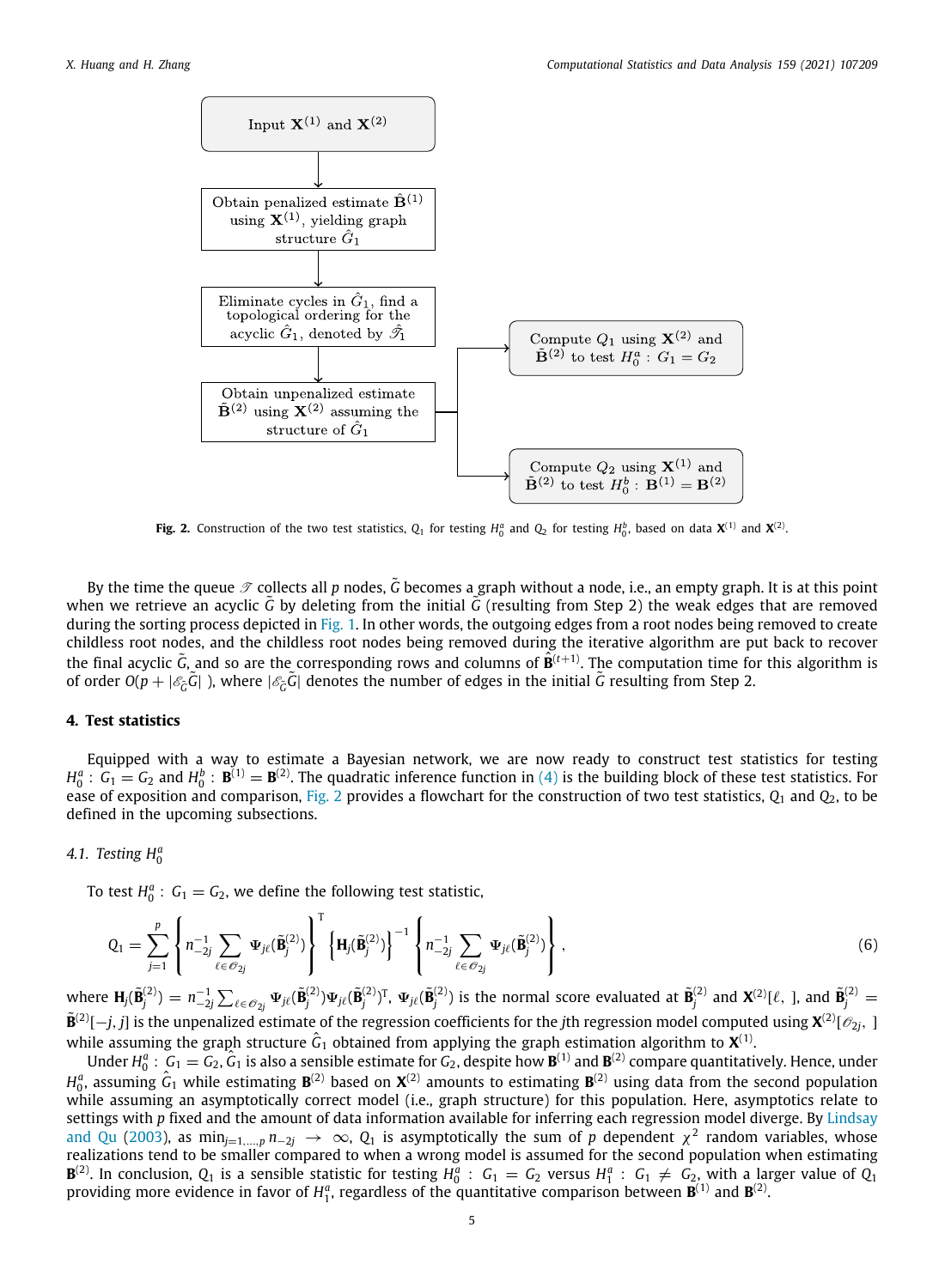# *4.2. Testing H<sup>b</sup>* 0

By revising the test statistic  $Q_1$  in [\(6](#page-4-2)), we obtain a test statistic for testing  $H_0^b : B^{(1)} = B^{(2)}$  as follows,

$$
Q_2 = \sum_{j=1}^p \left\{ n_{-1j}^{-1} \sum_{\ell \in \mathcal{O}_{1j}} \Psi_{j\ell}(\tilde{\mathbf{B}}_j^{(2)}) \right\}^{\mathrm{T}} \left\{ \mathbf{H}_j^*(\tilde{\mathbf{B}}_j^{(2)}) \right\}^{-1} \left\{ n_{-1j}^{-1} \sum_{\ell \in \mathcal{O}_{1j}} \Psi_{j\ell}(\tilde{\mathbf{B}}_j^{(2)}) \right\},\tag{7}
$$

where  $\mathbf{H}_{j}^{*}(\tilde{\mathbf{B}}_{j}^{(2)})=n_{-1j}^{-1}\sum_{\ell\in\mathscr{O}_{1j}}\mathbf{\Psi}_{j\ell}(\tilde{\mathbf{B}}_{j}^{(2)})\mathbf{\Psi}_{j\ell}(\tilde{\mathbf{B}}_{j}^{(2)})^{\textsf{T}}$ , in which  $\mathbf{\Psi}_{j\ell}(\tilde{\mathbf{B}}_{j}^{(2)})$  is the normal score evaluated at  $\tilde{\mathbf{B}}_{j}^{(2)}$  and  $\mathbf{X}$  $\tilde{\mathbf{B}}_{j}^{(2)}$  is the same as that appearing in  $Q_1$ .

If  $H_0^b$  :  $\mathbf{B}^{(1)} = \mathbf{B}^{(2)}$  is true,  $\tilde{\mathbf{B}}^{(2)}$  is also a consistent estimator for  $\mathbf{B}^{(1)}$ . Therefore,  $Q_2$  is a quadratic inference function evaluated at data from the first population,  $X^{(1)}$ , and a consistent estimator of  $B^{(1)}$ . Consequently,  $Q_2$  is asymptotically the sum of  $p$  dependent  $\chi^2$  random variables ([Lindsay and Qu](#page-15-16), [2003\)](#page-15-16) under  $H_0^b$ . If  $H_0^b$  is not true, evaluated at  $\mathbf{X}^{(1)}$  and an inconsistent estimate of  $B^{(1)}$ , i.e.,  $\tilde{B}^{(2)}$ ,  $Q_2$  is asymptotically the sum of *p* dependent non-central  $\chi^2$  random variables that can be much larger than what is expected under  $H_0^b$ .

In conclusion,  $Q_2$  can distinguish between  $H_0^b$ :  $\mathbf{B}^{(1)} = \mathbf{B}^{(2)}$  and  $H_1^b$ :  $\mathbf{B}^{(1)} \neq \mathbf{B}^{(2)}$ , with a larger value of  $Q_2$  suggesting more evidence supporting  $H_1^b$ , despite how the two graph structures compare. In [Fig.](#page-4-1) [2,](#page-4-1) the topological ordering produced during the graph estimation procedures,  $\hat{\mathscr{T}}_1$ , will be needed for estimating the null distributions of these test statistics, as elaborated in the next section.

#### **5. Bootstrap procedures**

<span id="page-5-0"></span>The distributions of  $Q_1$  and  $Q_2$  defined in Section [4](#page-4-0) under  $H_0^a$  or  $H_0^b$  are intractable due to the complicated correlation between the *p* quadratic forms as the summands of these test statistics. In this section, we develop bootstrap procedures, following the idea of wild bootstrap ([Wu](#page-16-10), [1986\)](#page-16-10) and pairs bootstrap [\(Freedman et al.,](#page-15-18) [1981](#page-15-18)), to estimate the null distributions of the proposed test statistics.

#### *5.1. Wild bootstrap for Q*<sup>1</sup> *and Q*<sup>2</sup>

<span id="page-5-1"></span>As a parametric bootstrap strategy, wild bootstrap is widely applicable in regression settings. All existing variants of wild bootstrap procedures involve repeatedly generating residuals under certain parametric model assumptions. In the context of graph estimation, where a Gaussian Bayesian network is decomposed into *p* correlated regression models in ([1](#page-1-1)), we develop wild bootstrap procedures to generate bootstrap analogues of the proposed test statistics under a null hypothesis. Because each test statistic is the sum of correlated quadratic functions, we use a gamma distribution to approximate the null distribution of a proposed test statistic, which is supported by empirical evidence presented in Section [6](#page-9-0) (see [Figs.](#page-7-0) [4](#page-7-0) and [5\)](#page-7-1).

[Fig.](#page-6-0) [3-](#page-6-0)(a) demonstrates such a wild bootstrap procedure for generating one copy of  $Q_1$  in the bootstrap world, denoted by  $\tilde{Q}_{1,m}$ . This procedure is repeated *M* times, yielding  $\{\tilde{Q}_{1,m}\}_{m=1}^M$ . We then estimate the shape and scale parameters of a gamma distribution via the method of moments using the sample mean and sample variance of  $\{\tilde{Q}_{1,m}\}_{m=1}^M$ . An estimated *p*-value associated with *Q*<sup>1</sup> is defined as the probability that a random variable following this estimated gamma distribution exceeds *Q*1.

A few remarks about this wild bootstrap procedure are in order. First, when raw data are from a designed experiment, the bootstrap data  $\tilde{\mathbf{X}}_m^{(2)}$  keep the original interventional data from  $\mathbf{X}^{(2)}$ . This is in the same spirit as using the same design matrix when generating bootstrap response data in the regression setting according to wild bootstrap. Second, observational data associated with different nodes are generated following the ordering of these nodes specified by  $\hat{\mathcal{T}}_1$ . This shares the same rationale as generating bootstrap time series data recursively following the ordering in time. Third,  $\tilde{\mathbf{X}}^{(2)}$  keeps the same data from  $\tilde{\mathbf{X}}^{(2)}$  for root nodes. This is because root node data are equivalent to data at the initial time point in time series, which are kept unchanged and used to start the recursion for generating bootstrap time series data. Finally, when generating the observational data in  $\tilde{\mathbf{X}}_m^{(2)}$  associated with node  $\hat{\mathcal{T}}_{1,j}$ , the model errors,  $\epsilon_{2,\hat{\mathscr{T}}_{1,j}}^*$ , are generated from  $N(0, \hat{\sigma}_{2,\hat{\mathscr{T}}_{1,j}}^2)$ , where  $\hat{\sigma}_{2,\hat{\mathscr{T}}_{1,j}}^2$  is the sample variance of  $n_{-2,\hat{\mathscr{T}}_{1,j}}$  residuals in  $\{X^{(2)}[\ell, \hat{\mathscr{T}}_{1,j}]$  –  $\mathbf{X}^{(2)}[\widetilde{\ell},-\hat{\mathscr{T}}_{1,j}]\widetilde{\mathbf{B}}^{(2)}_{\widehat{\mathscr{T}}_{1,j}}\hat{\mathscr{T}}_{1,j}$  }. Here, we use  $\hat{\mathscr{T}}_{1,j}$  to refer to the *j*th node in the sorted sequence of nodes according to  $\hat{\mathscr{T}}_{1,j}$ for  $j = 1, ..., p$ .

because the observational data in  $\tilde{\bm X}_m^{(2)}$  are regenerated using  $\tilde{\bm B}^{(2)}$ , along with the root node data and the interventional data (when they exist) in  $X^{(2)}$ ,  $\tilde X_m^{(2)}$  can be viewed as a bootstrap analogue of  $X^{(2)}$  provided that  $\hat G_1$  is a consistent estimate of  $G_2$ , which is the case under  $H_0^a$ :  $G_1 = G_2$ . Consequently, under  $H_0^a$ ,  $\tilde{Q}_{1,m}$  is a bootstrap analogue of  $Q_1$  even if  $\mathbf{B}^{(1)} \neq \mathbf{B}^{(2)}$ .

[Fig.](#page-6-0) [3](#page-6-0)-(b) depicts a similar wild bootstrap procedure for generating a bootstrap copy of  $Q_2$ , denoted by  $\tilde{Q}_{2,m}$ , for  $m = 1, \ldots, M$ . An estimated *p*-value associated with  $Q_2$  is similarly obtained as described for  $Q_1$ .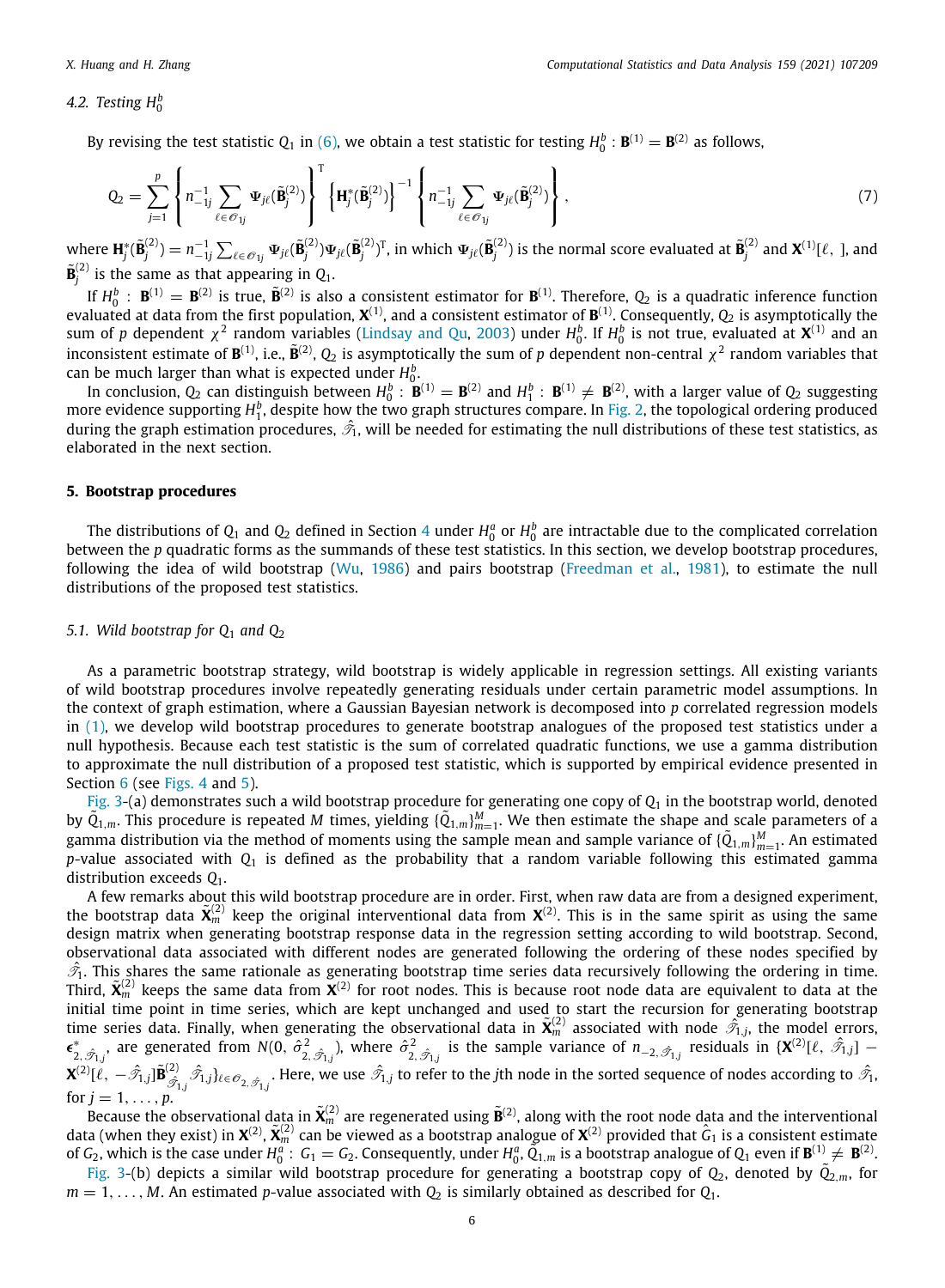(a) Wild bootstrap for  $Q_1$ 



<span id="page-6-0"></span>**Fig. 3.** Wild bootstrap procedures that generate an analogue of  $Q_1$  under  $H_0^a$  :  $G_1 = G_2$ , and an analogue of  $Q_2$  under  $H_0^b$  :  $\mathbf{B}^{(1)} = \mathbf{B}^{(2)}$ . Given the topological ordering  $\hat{\mathcal{T}}_1$ ,  $\hat{\mathcal{T}}_{1,j}$  refers to the *j*th node in the ordering.

### *5.2. Pairs bootstrap for Q*<sup>2</sup>

Pairs bootstrap is a nonparametric resampling strategy that does not require regenerating data based on certain parametric model assumptions. The data generating scheme is to sample response data and covariates data together in pairs. Besides simplicity, one motivation of this scheme is to preserve the correlation between the response and covariates in the bootstrap data. A criticism of this scheme is that the designed matrix (based on the sampled covariate data) differs from bootstrap sample to bootstrap sample, which is not appealing when one aims to infer the distribution of a response conditioning on the original design matrix. Because of this criticism, some believe that pairs bootstrap is less suitable for inferring the conditional distribution of a response given covariates, and more adequate for drawing inference for the joint distribution of them. We are less concerned about this criticism because, for the purpose of comparing two networks, we need to infer the joint distribution of *p* nodes, even though we decompose a network into *p* regression models, each of which specifies a conditional distribution of one node given the rest.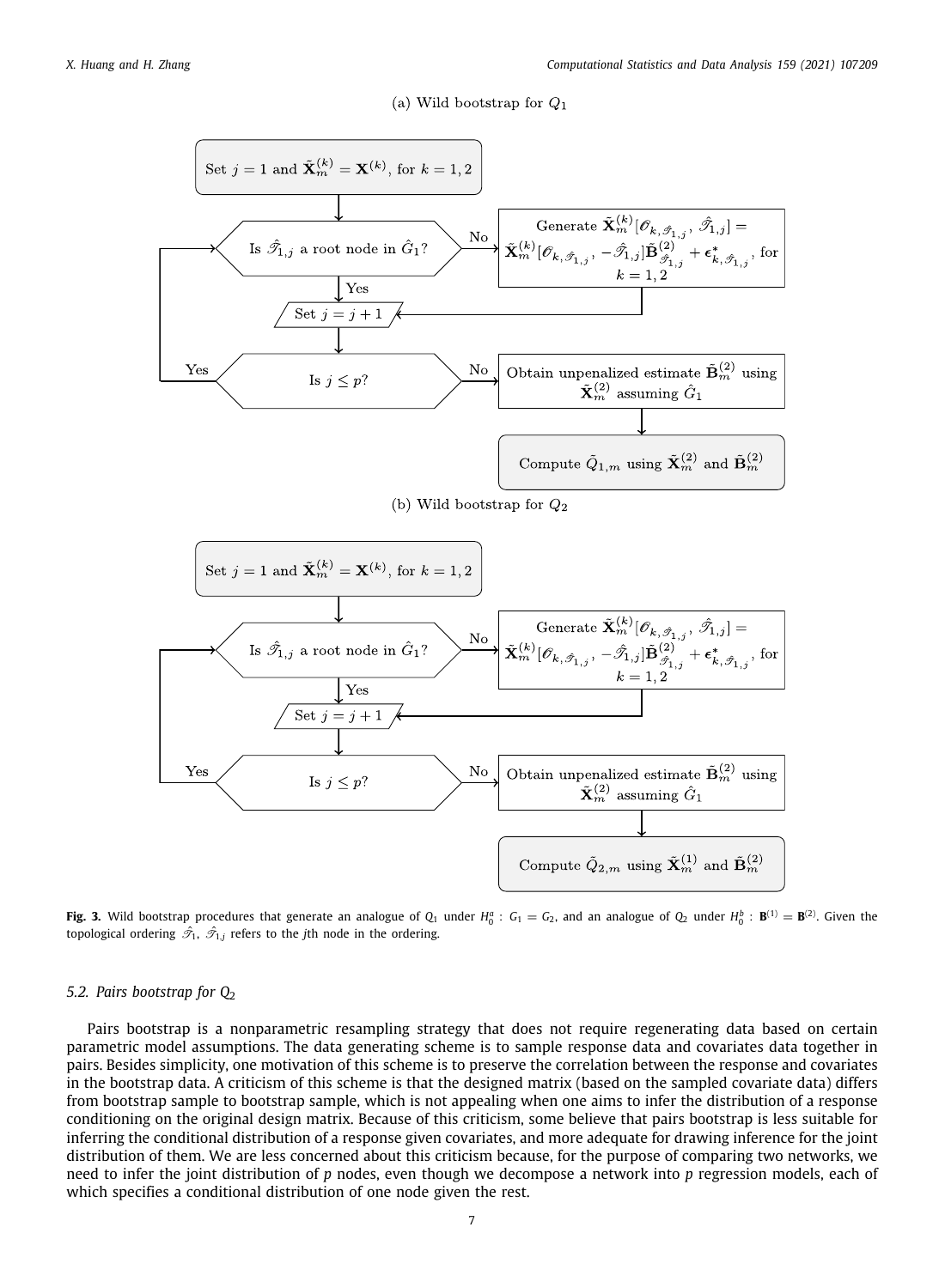

<span id="page-7-0"></span>**Fig. 4.** QQ plots of  $Q_2$  from 300 Monte Carlo replicates generated according to a given graph configuration under (I):  $B^{(1)} = B^{(2)}$ .



<span id="page-7-1"></span>**Fig. 5.** QQ plots of  $Q_1$  from 300 Monte Carlo replicates generated according to a given graph configuration under (III):  $\mathbf{B}^{(1)} \neq \mathbf{B}^{(2)}$  and  $G_1 = G_2$ .

Noting that, under  $H_0^b$  :  $\mathbf{B}^{(1)} = \mathbf{B}^{(2)}$ , the data generating process leading to  $\mathbf{X}^{(1)}$  is the same as that producing  $\mathbf{X}^{(2)}$ , we propose a pairs bootstrap procedure to approximate the distribution of  $Q_2$  under  $H_0^b$  that involves sampling from the  $(N_1+N_2)\times p$  combined data matrix defined as  $\bm{X}_c=\bm{X}^{(1)}\cup\bm{X}^{(2)}.$  If data are from observational studies, we simply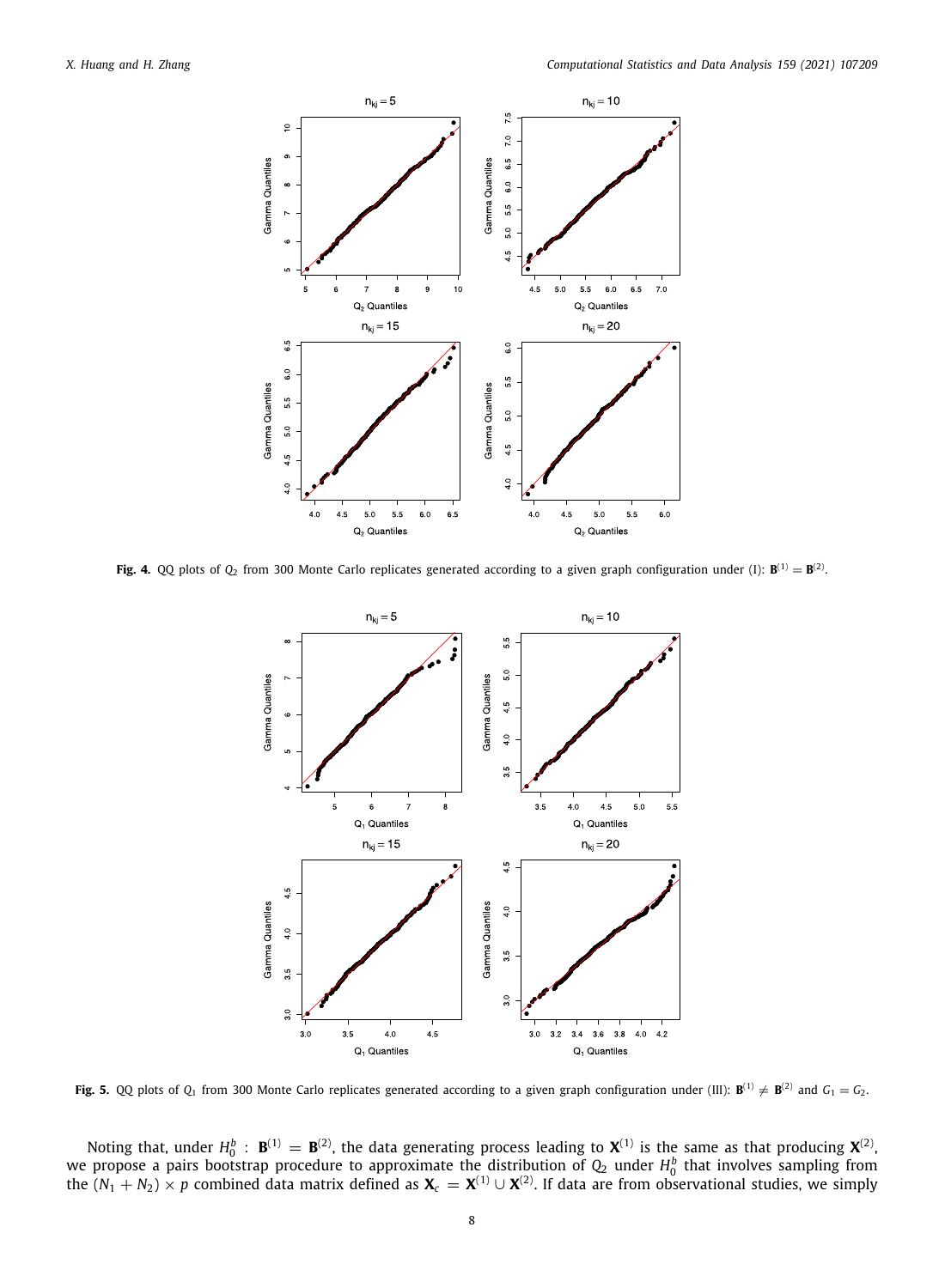randomly permute  $N_1 + N_2$  rows of  $X_c$  in each round of bootstrap indexed by  $m \in \{1, \ldots, M\}$ , and then use the first  $N_1$ rows of the resultant combined data matrix to be a bootstrap version of  $X^{(1)}$ , denoted by  $\tilde{X}^{(1)}_m$ , and use the remaining  $N_2$ rows to be  $\tilde{\bf X}_m^{(2)}$ , a bootstrap version of  ${\bf X}^{(2)}$ . If data are from designed experiments, we first permute  $n_{1j}+n_{2j}$  rows within  $\mathbf{X}_c[\mathscr{I}_{c,j},\ ] = \mathbf{X}^{(1)}[\mathscr{I}_{1j},\ ]\cup\mathbf{X}^{(2)}[\mathscr{I}_{2j},\ ]$ , for  $j=1,\ldots,p.$  After permuting within each block of interventional data across  $p$ blocks of  $X_c$ , we extract the first  $n_{1j}$  rows in  $X_c[\mathcal{I}_{c,j}]$  to form the rows of  $\tilde{X}_m^{(1)}$ , and use the remaining  $n_{2j}$  rows in the same block of the permuted combined data to form rows in  $\tilde{\mathbf{X}}_m^{(2)}$ , for  $j = 1, \ldots, p$ .

Once the pairs bootstrap data sets,  $\tilde{\mathbf{X}}_m^{(1)}$  and  $\tilde{\mathbf{X}}_m^{(2)}$ , are generated, we use  $\tilde{\mathbf{X}}_m^{(2)}$  to estimate regression coefficients assuming the structure of  $\hat{G}_1$  to obtain unpenalized estimates o bootstrap version of  $Q_2$  under  $H_0^b$ . In this pairs bootstrap procedure designed for the scenario where data are from designed experiments, the resampling following permutation is implemented within each experimental condition to preserve the original mixed structure of observational data and interventional data. It is worth pointing out that **<sup>X</sup>**˜ (2) *<sup>m</sup>* obtained from the above pairs bootstrap procedures will not be a sensible analogue of  $X^{(2)}$  if  $H_0^a$  is true but  $H_0^b$  is not; and thus this procedure cannot be used or easily revised to create a bootstrap analogue of  $Q_1$ . Indeed, creating pairs bootstrap data under  $H_0^a$  while allowing the possibility that  $H_0^b$  is false is much more challenging than creating pairs bootstrap data under  $H_0^b$ . We do not pursue this for *Q*<sup>1</sup> further in the current study.

# *5.3. Calibration*

<span id="page-8-0"></span>In assessing the quality of moments estimation for the test statistics in empirical studies, we observe (often severe) underestimation of the variance and (usually mild) underestimation of the mean. These underestimations lead to an inflated size of some tests. The inflation is more noticeable when experimental data are used for inference than when only observational data are available. When it comes to *Q*2, the inflation of Type I error is more substantial in the wild bootstrap procedure than in the pairs bootstrap procedure. We conjecture that the phenomenon can be partly explained by reusing  $\hat G_1$  in all bootstrap samples, and in part due to possible underestimation of error variances  $\hat\sigma^2_{k, \hat\sigma_{1,j}}$ . Re-estimating the graph

structure each time new bootstrap data are generated is time-consuming and does not effectively correct the problem, neither does inflating the error variance estimates. We propose to correct for this problem by making two changes in the wild bootstrap procedures depicted in [Fig.](#page-6-0) [3,](#page-6-0) and similar changes in the pairs bootstrap procedure.

The first change is made to alleviate the concern of reusing  $\hat{G}_1$  in all bootstrap samples, without adding too much computational burden. Recall that one needs to choose a tuning parameter  $\lambda$  in Step 2 of the parent selection algorithm in Section [3.1](#page-2-2). More specifically, we choose λ from a geometric sequence of *K* candidate values, λ<sub>max</sub> >  $q$ λ<sub>max</sub> >  $q^2$ λ<sub>max</sub> >  $\cdots$  > q<sup>K-1</sup>K-1λ<sub>max</sub>, starting from λ<sub>max</sub> that leads to a nearly empty graph, then gradually dropping the penalty with *q* ∈ (0, 1) such that *q*<sup>*K*-1</sup>K-1λ<sub>max</sub> gives a fairly dense graph. Suppose λ\* is the chosen tuning parameter based on SIC  $\lim_{\alpha \to \infty} \frac{1}{n}$  and  $X^{(1)}$ . After a bootstrap analogue of  $X^{(1)}$  of the same size, i.e.,  $\tilde{X}_m^{(1)}$ , is generated, we re-estimate  $G_1$  using a tuning parameter equal to  $\lambda^*/q^{r_1}$ , where  $r_1$  is a pre-specified non-negative integer (to be explained next). In other words,  $G_1$  is  $\tilde{\bf r}$ e-estimated based on  $\tilde{\bf X}_m^{(1)}$  using a pre-specified value of  $\lambda$  that is no smaller than  $\lambda^*$ . This avoids the most time-consuming part of graphical structure learning, which is the tuning parameter selection. Denote by  $\hat G_{1,m}$  the resultant estimate of  $G_1$ . Then the bootstrap versions of the test statistics, that is,  $\tilde{Q}_{1,m}$  and  $\tilde{Q}_{2,m}$ , are computed assuming the structure of  $\hat{G}_{1,m}$ . These modified bootstrap versions of test statistics yield much improved mean estimation and slightly improved variance estimation.

The second change is made in the bootstrap sample size in order to further improve the variance estimation of a test statistic. Take the wild bootstrap procedure for Q<sub>1</sub> based on experimental data as an example. Besides the bootstrap<br>procedure depicted in [Fig.](#page-6-0) [3](#page-6-0)-(a) but with the added step of obtaining  $\hat{\mathsf{c}}_{1,m}$  after  $\tilde{\mathbf$ wild bootstrap procedure using a subset of  $X^{(2)}$ , denoted by  $X_*^{(2)}$ , that consists of  $n^*_{2j} = \max(\lfloor r_2 n_{2j}\rfloor,3)$  rows randomly selected from  $\bm X^{(2)}[{\mathscr I}_{2j},~]$ , for  $j=1,\ldots,p$ , where  $r_2\in(0,~1)$  is a pre-specified quantity to be tuned via simulated data (to be explained next). Denote by  $\tilde{Q}_{1,m}^*$  the counterpart of  $\tilde{Q}_{1,m}$  resulting from applying the bootstrap procedure in [Fig.](#page-6-0) [3](#page-6-0)-(a) to  $\mathbf{X}_*^{(2)}$ . We then use the sample mean of  $\{\tilde{Q}_{1,m}\}_{m=1}^M$  and the sample variance of  $\{\tilde{Q}_{1,m}^*\}_{m=1}^M$  as the two moments in the method of moments for estimating a gamma distribution as the null distribution of *Q*1. When only observational data are available, we choose  $\lfloor r_2 N_k\rfloor$  rows of  $\bar{\mathbf{X}}^{(k)}$  randomly to create a subsample  $\bar{\mathbf{X}}^{(k)}_*$  to begin a bootstrap procedure, for  $k=1,2$ . [Shao](#page-16-11) ([1996\)](#page-16-11) and references therein discussed the idea of using a smaller sample size in bootstrap as a remedy when the regular bootstrap procedure (with the bootstrap sample size equal to the original sample size) performs unsatisfactorily in the context of model selection. As pointed out in these earlier works, a major hurdle in this remedy is that how much smaller the bootstrap sample size should go, determined by *r*2, depends on unknown true model settings. We face a similar question relating to the first change above, that is, the amount of stepping-up from λ ∗ to λ ∗ /*q <sup>r</sup>*<sup>1</sup> when re-estimating *G*<sup>1</sup> based on bootstrap data, determined by *r*1. In what follows, we provide a simulation-based calibration method to choose  $r_1$  and  $r_2$ .

After obtaining  $\hat{G}_1$  and  $\tilde{\bf B}^{(1)}$  based on  ${\bf X}^{(1)}$ , we treat the estimated model as the true model shared by the two populations. Then, at a chosen combination of  $(r_1, r_2)$ , for  $d = 1, ..., D$ , we generate two samples,  $\mathbf{X}_d^{(1)}$  and  $\mathbf{X}_d^{(2)}$ , according to this assumed "true" model, where  $X_d^{(k)}$  is of the same size and structure as those of  $X^{(k)}$ , for  $k=1,2$ . A proposed testing procedure is carried out based on  $\pmb{X}_d^{(1)}$  and  $\pmb{X}_d^{(2)}$ , reaching to a conclusion of rejecting or failing to reject a null hypothesis,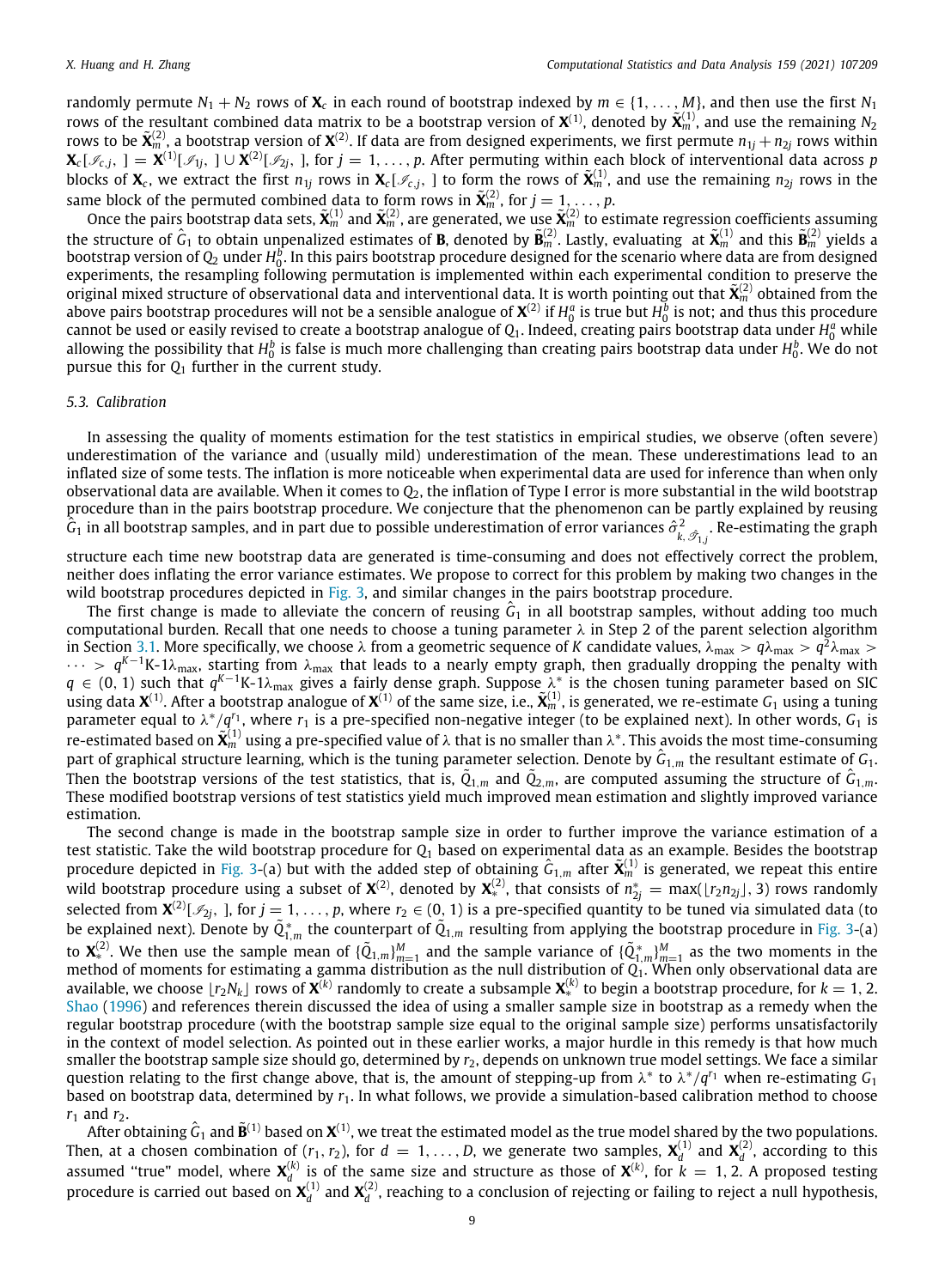for  $d = 1, \ldots, D$ , which gives an empirical size of a proposed test. We then choose  $(r_1, r_2)$  so that this empirical size across *D* simulated pairs of samples is slightly below the nominal Type I error. For one data application, this calibration procedure that involves trial-and-error can be implemented very quickly by using a moderate *D* (e.g,  $D = 100$ ); and an unsatisfactory attempt/guess (for values of  $r_1$  and  $r_2$ ) typically offers good clues leading to a more satisfactory outcome in a small number of trials. Aiming at an empirical size slightly lower than the nominal level is to avoid an inflated Type I error when using the final chosen ( $r_1, r_2$ ) to the original data,  $\boldsymbol{\mathsf{X}}^{(1)}$  and  $\boldsymbol{\mathsf{X}}^{(2)},$  for a testing procedure.

To improve the stability of the calibration procedure and avoid an overly conservative choice of  $(r_1, r_2)$ , we recommend using the sample that has richer information for graphical structure learning to obtain an estimated graph. In our notations, this means that, when two samples are of different sizes, we always refer to the bigger data set as **X** (1). We implemented the proposed calibration method in a simulation study, where 300 realizations of pairs of samples ( $\bm X^{(1)},\bm X^{(2)}$ ) are generated according to each of twenty graphs shared by the two populations. Across all Monte Carlo replicates, at the nominal level of 0.05, the rejection rate of a testing procedure using the values of  $(r_1, r_2)$  chosen by this calibration method, where we aim at an empirical size of 0.03, is never above 0.05, although 20% of these replicates return a rejection rate below 0.03.

#### **6. Numerical study**

#### <span id="page-9-0"></span>*6.1. Simulation settings*

<span id="page-9-1"></span>In the simulation experiment, we set two levels for the number of nodes in each graph,  $p = 10$  and 20, four levels for the overall sample sizes  $N = N_1 = N_2 = t \times p$ , with  $t = 5, 10, 15, 20$ , and two scenarios in regard to whether or not interventional data are available. In the first scenarios, data are from designed experiments, where the number of interventional data points per node is  $n_{ki} = t$ , for  $k = 1, 2$  and  $j = 1, \ldots, p$ . In the second scenario, data are from observational studies and thus no interventional data are available. When creating the underlying graph structures associated with two populations, *G*<sup>1</sup> and *G*2, we first randomly create a topological ordering of the *p* nodes. Then, following the ordering, we randomly create 2*p* edges for each acyclic graph, with each node having at most four parents. One only needs to generate one graph structure in a Monte Carlo replicate when generating data under  $H_0^a$  or  $H_0^b$ .

do conce *G*<sub>1</sub> and *G*<sub>2</sub> are created, we generate data according to [\(1](#page-1-1)) for each node following the topological ordering. More specifically, the model errors  $\epsilon_j^{(k)}$  are generated from  $N(0,$  1); and, under the first scenario, interventional data associated with  $X_j^{(k)}$  are generated from  $N(0,\,1)$ , independent of model errors, for  $k=1,2$  and  $j=1,\,\ldots,p.$  Non-zero entries in  $\mathbf{B}^{(1)}$ are generated from uniform(0.5, 2), and we consider three settings for  $\mathbf{B}^{(2)}$ :

- (I)  $\mathbf{B}^{(1)} = \mathbf{B}^{(2)}$ , corresponding to  $H_0^b$  that also implies  $H_0^a$ :  $G_1 = G_2$ ;
- (II) **B** (2) has non-zero entries generated from uniform(0.5, 2), independent of the random numbers generated for non-zero entries in  $\mathbf{B}^{(1)}$ , with  $G_1 \neq G_2$ , which creates a scenario under  $H_1^a$  that also implies  $H_1^b$ ;
- (III) non-zero entries in  $\mathbf{B}^{(2)}$  are generated from uniform(0.5, 2), independent of the random numbers generated for non-zero entries in  $\mathbf{B}^{(1)}$ , while  $G_1 = G_2$ , corresponding to the scenario where  $H_0^a$  and  $H_1^b$  hold simultaneously.

[Fig.](#page-7-0) [4](#page-7-0) provides QQ plots of *Q*<sup>2</sup> based on 300 realizations of *Q*<sup>2</sup> computed using data generated according to a given graphical configuration under (I). The QQ plots of *Q*<sup>1</sup> collected under the same scenario are similar to those in [Fig.](#page-7-0) [4](#page-7-0). [Fig.](#page-7-1) [5](#page-7-1) contains QQ plots of *Q*<sup>1</sup> based on 300 data sets generated according to a given network configuration under (III). All QQ plots suggest that the null distributions of the proposed test statistics can be well approximated by gamma distributions. Both [Figs.](#page-7-0) [4](#page-7-0) and [5](#page-7-1) are obtained under the first type of study that produces interventional data besides observational data for each node. We observe similar QQ plots for the test statistics under  $H_0^a$  and  $H_0^b$  when only observational data are used.

### *6.2. Simulation results*

<span id="page-9-2"></span>Under each simulation setting, across 300 Monte Carlo replicates, we monitor how often each test statistic, pairing with a bootstrap procedure with  $M = 300$ , rejects of a null hypothesis at the nominal level of 0.05. [Fig.](#page-10-0) [6](#page-10-0) presents these rejection rates associated with  $Q_1$  and  $Q_2$  when data are from designed experiments.

As seen in [Fig.](#page-10-0) [6-](#page-10-0)(a) where  $H_0^b$  is true, the size associated with  $Q_2$  is close to or slightly lower than the nominal level. The lower size can be due to the adjustment in the bootstrap sample size. The testing procedures based on  $Q_2$  outperform that based on  $Q_1$  in detecting violation of  $H_0^a$ . Regardless, designed for detecting differences in the graph structure only,  $Q_1$  has a promising power when  $G_1\neq\,G_2$  as seen in panel (b) of [Fig.](#page-10-0) [6](#page-10-0), although its Type I error rate is slightly inflated when  $G_1 = G_2$  but  $\mathbf{B}^{(1)} \neq \mathbf{B}^{(2)}$  as seen in panel (c), especially when the graphs are sparser (with  $p = 20$ ).

[Fig.](#page-10-1) [7](#page-10-1) provides counterpart results when data are from observational studies. In this case, all testing procedures retain a size close to the nominal level. In both types of study presented in [Figs.](#page-10-0) [6](#page-10-0) and [7](#page-10-1), all testing procedures have a higher power to detect violation of a null hypothesis when the graph is sparser. With 2*p* edges in a graph in the simulation, the graph with a larger *p* results in a sparser graph.

Although *Q*<sup>1</sup> and *Q*<sup>2</sup> are designed for testing different null hypotheses, combining inference results from both can shed more light on the underlying truth. For example, a non-significant *Q*<sup>1</sup> in conjunction with a significant *Q*<sup>2</sup> provide evidence from data suggesting that the two populations share the same graphical structure, although associations between some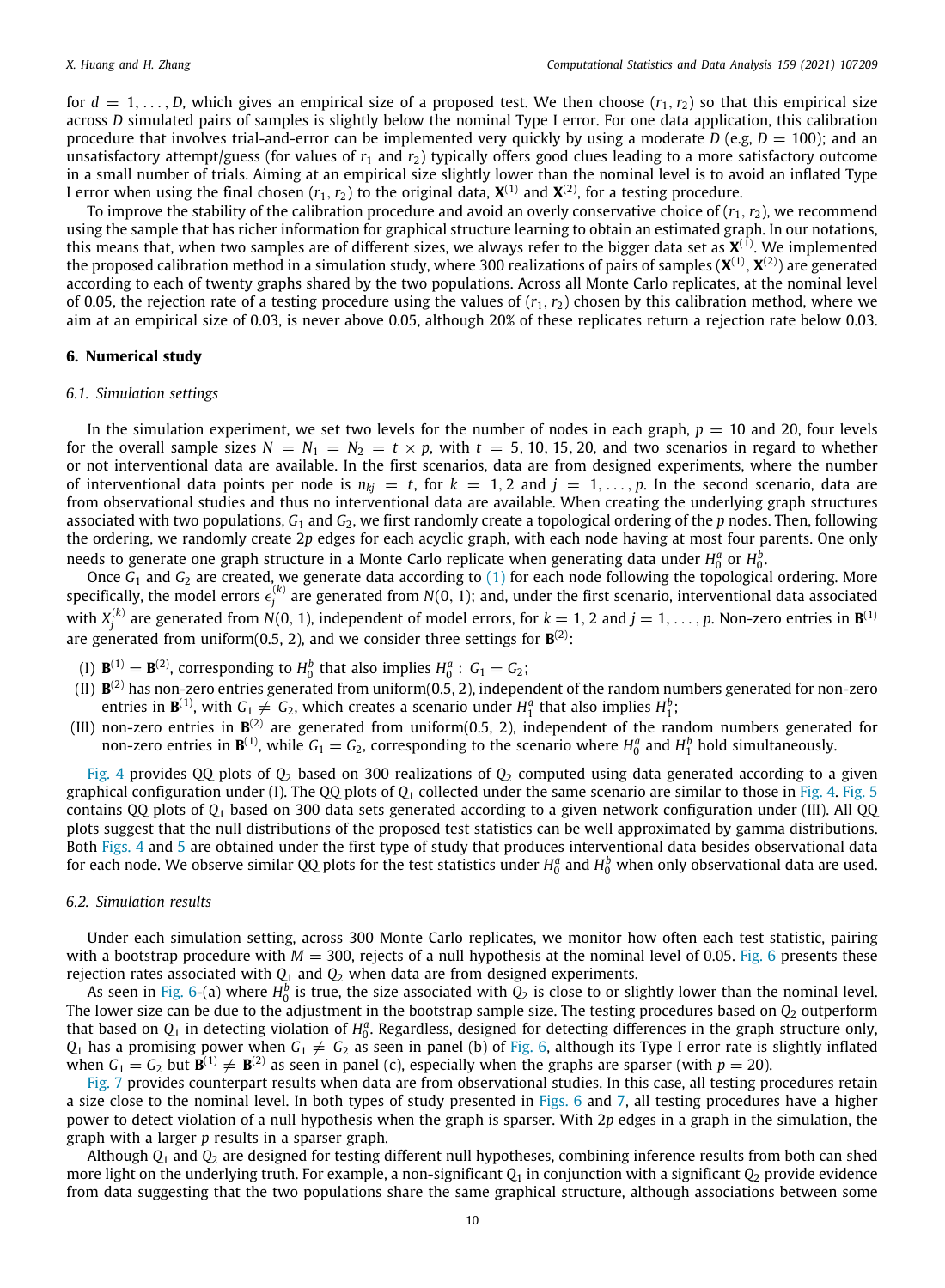

<span id="page-10-0"></span>**Fig. 6.** Rejection rates associated with *Q*<sup>1</sup> and *Q*<sup>2</sup> when *p* = 10 (upper panels), 20 (lower panels) across 300 Monte Carlo replicates versus the number of interventional data points per node,  $n_{kj}$ , under three settings: (a)  $\mathbf{B}^{(1)} = \mathbf{B}^{(2)}$ , (b)  $G_1 \neq G_2$ , and (c)  $\mathbf{B}^{(1)} \neq \mathbf{B}^{(2)}$  while  $G_1 = G_2$ . Each panel contains three sets of rejection rates as  $n_{ki}$  varies: rejection rates of  $Q_1$  (solid line), those of  $Q_2$  when wild bootstrap is used to estimate the *p*-value (dashed line), and those of *Q*<sup>2</sup> when pairs bootstrap is implemented to estimate the *p*-value (dash-dotted line). The red dotted line in each panel is the reference line highlighting the nominal level 0.05.



<span id="page-10-1"></span>**Fig. 7.** Rejection rates associated with  $Q_1$  and  $Q_2$  based on data from observational studies when  $p = 10$  (upper panels), 20 (lower panels) across 300 Monte Carlo replicates versus the sample size *N* (common between two samples) under three settings: (a)  $\mathbf{B}^{(1)} = \mathbf{B}^{(2)}$ , (b)  $G_1 \neq G_2$ , and (c)  $\mathbf{B}^{(1)}\neq\mathbf{B}^{(2)}$  while  $G_1=G_2.$  Each panel contains three sets of rejection rates as *N* varies: rejection rates of  $Q_1$  (solid line), those of  $Q_2$  when wild bootstrap is used to estimate the *p*-value (dashed line), and those of *Q*<sup>2</sup> when pairs bootstrap is implemented to estimate the *p*-value (dash-dotted line). The red dotted line in each panel is the reference line highlighting the nominal level 0.05.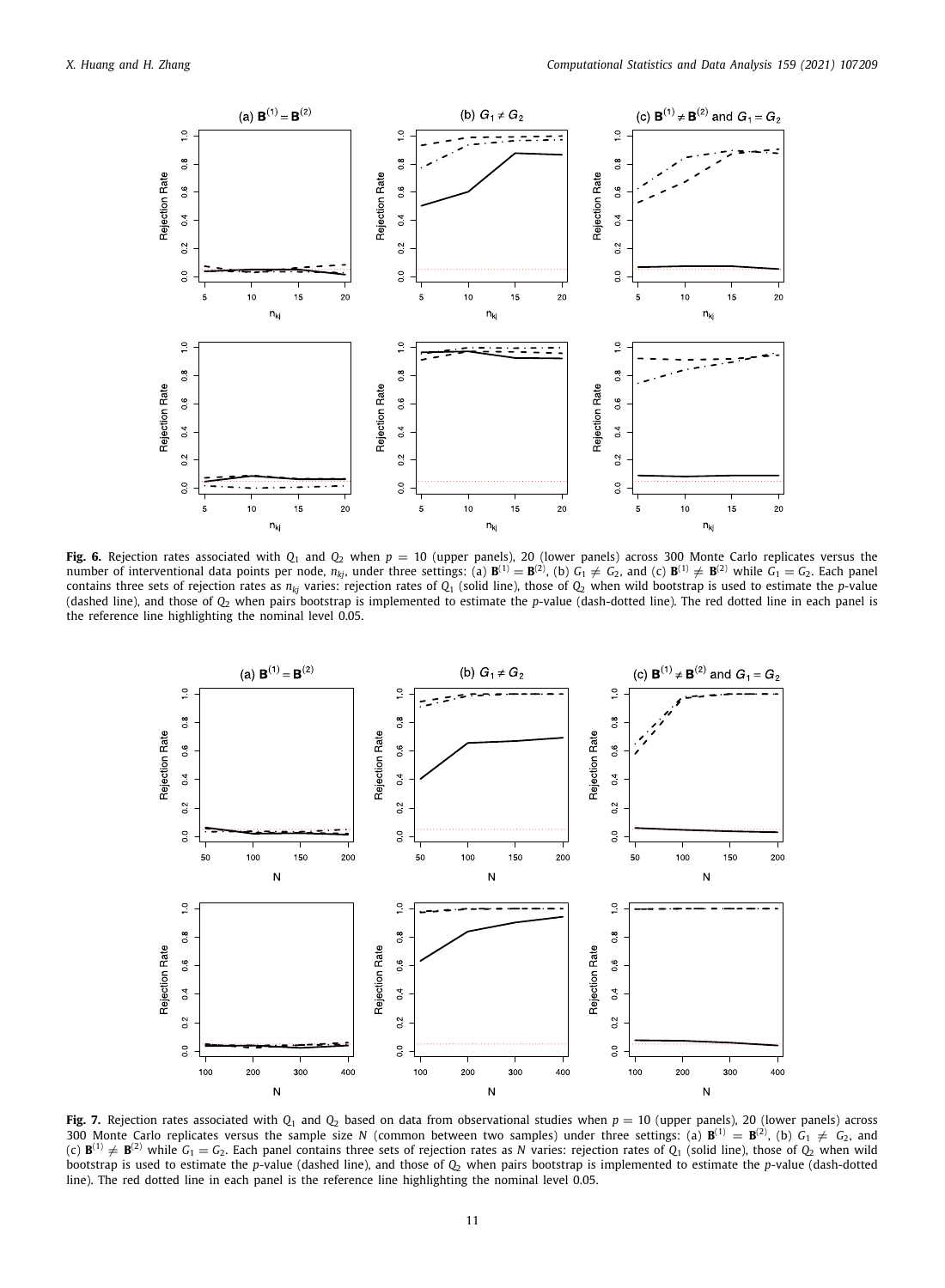

<span id="page-11-0"></span>**Fig. 8.** Rejection rates associated with  $Q_1$  and  $Q_2$  when  $p = 10$  (left panels), 20 (right panels) across 300 Monte Carlo replicates versus the number of interventional data points per node, *nkj*, when experimental data are available (upper panels), or versus the sample size *N* when only observational data are available (lower panels) under the true-model configurations where *G*<sub>2</sub> results from randomly deleting 20% of the edges in *G*<sub>1</sub>. Each panel contains three sets of rejection rates as  $n_{kj}$  or *N* varies: rejection rates of  $Q_1$  (solid line), those of  $Q_2$  when wild bootstrap is used to estimate the *p*-value (dashed line), and those of *Q*<sup>2</sup> when pairs bootstrap is implemented to estimate the *p*-value (dash-dotted line). The red dotted line in each panel is the reference line highlighting the nominal level 0.05.

nodes can differ in strength or direction between the two populations. One reaches a contradictory conclusion only when the testing procedures produce a significant  $Q_1$  yet a non-significant  $Q_2$ . Fortunately, this rarely happens according to our extensive empirical study. In particular, across all ninety six simulation settings presented here (when varying *p*, the sample size/structure and true-model configurations), only in nine of them did we observe a relative frequency of reaching to this contradictory conclusion higher than 5% across 300 Monte Carlo replicates. Among these nine settings, the highest relative frequency is merely 8.7%.

#### *6.3. Additional results*

<span id="page-11-1"></span>In Setting (II) described in Section [6.1](#page-9-1), we randomly create two graph structures, which usually lead to  $G_1$  and  $G_2$ very different from each other. Similar to this setting but with less drastically different  $G_1$  and  $G_2$ , we add an additional simulation where, after generating *G*1, we create *G*<sup>2</sup> by randomly deleting 20% of the edges in *G*1. [Fig.](#page-11-0) [8](#page-11-0) shows the empirical power of *Q*<sup>1</sup> and *Q*<sup>2</sup> based on different types of data under this setting. With the two populations differ less dramatically in their graph structures,  $Q_1$  rejects  $H_0^a$  much less frequently than what are observed under (II) in [Figs.](#page-10-0) [6](#page-10-0) and [7,](#page-10-1) even more so when *p* is smaller, leading to two structures different in an even smaller number of edges. The empirical power of *Q*<sup>2</sup> is still promising, although also lower than before as one would expect when violation of the null is less severe than that under (II).

In the algorithm for inferring a Bayesian network described in Section [3.1,](#page-2-2) we adopt a score-based model selection method developed in an earlier work [\(Huang and Zhang](#page-15-12), [2013\)](#page-15-12) in Step 2. This method entails selecting parents of one node at a time. We thus call it the node-wise parent selection (NPS) algorithm. Other model selection methods can be employed in this step in place of NPS. We conjecture that operating characteristics of *Q*<sup>1</sup> and *Q*<sup>2</sup> should not change too much when a different model selection algorithm is used there, as long as one follows a consistent model selection. To confirm this conjecture, we repeated part of the simulation presented in Section [6.2,](#page-9-2) using the pairwise coordinate descent algorithm (PCD) proposed by [Fu and Zhou](#page-15-19) ([2013](#page-15-19)) in Step 2. [Fig.](#page-12-1) [9](#page-12-1) summarizes operating characteristics of the proposed testing procedures observed in this repeated experiment when  $p = 10$  based on experimental data. For ease of comparison, we duplicate in [Fig.](#page-10-0) [9](#page-12-1) the top panel of Fig. [6](#page-10-0), which are for results under the same setting but NPS is used for network estimation.

These results confirm our conjecture that using a different consistent model selection method does not alter too much the phenomena observed in Section [6.2.](#page-9-2) It is only under Setting (III) one sees substantial discrepancy in the power of *Q*<sup>2</sup>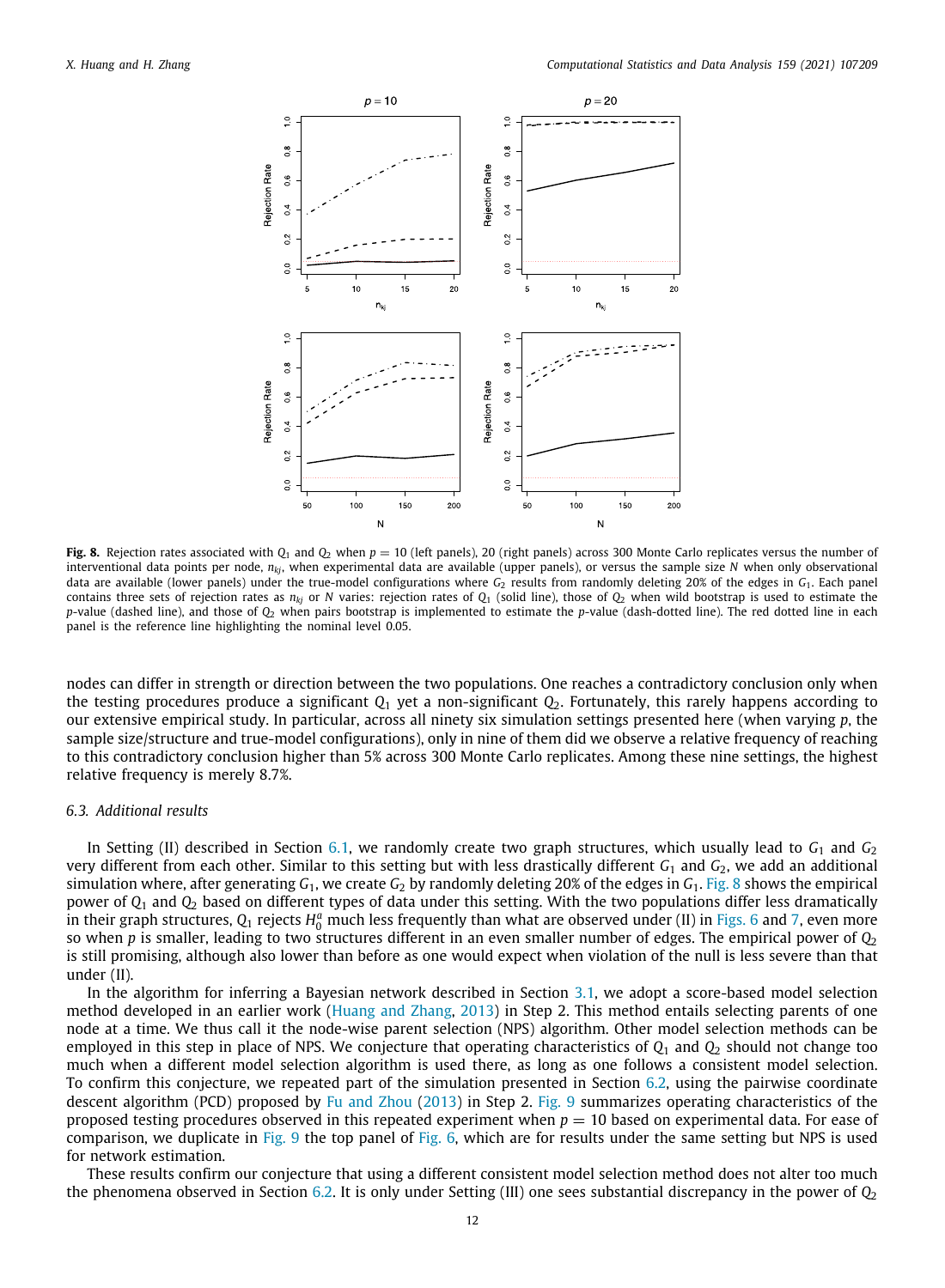

<span id="page-12-1"></span>**Fig. 9.** Rejection rates associated with  $Q_1$  and  $Q_2$  when  $p=10$  with  $\hat{G}_1$  obtained via NPS (upper panels) and those via PCD (lower panels) across 300 Monte Carlo replicates versus the number of interventional data points per node,  $n_{kj}$ , under three settings: (a)  ${\bf B}^{(1)}={\bf B}^{(2)}$ , (b)  $G_1\neq G_2$ , and (c)  $\mathbf{B}^{(1)}\neq\mathbf{B}^{(2)}$  while  $G_1=G_2.$  Each panel contains three sets of rejection rates as  $n_{kj}$  varies: rejection rates of  $Q_1$  (solid line), those of  $Q_2$  when wild bootstrap is used to estimate the *p*-value (dashed line), and those of  $Q_2$  when pairs bootstrap is implemented to estimate the *p*-value (dash-dotted line). The red dotted line in each panel is the reference line highlighting the nominal level 0.05.

when the wild bootstrap is used to estimate its *p*-value. We believe that this big gap can be mostly explained by different amounts of calibration in the wild bootstrap. If an inconsistent model selection method is used, leading to an inaccurate  $\hat G_1$ , the calibration procedure can still guard against size inflation of a test by design. However, the amount of calibration needed to avoid an inflated Type I error will result in a substantial loss of power to reject a null hypothesis.

Lastly, a referee suggested yet another sensible test statistic for testing *H b* 0 given by

$$
\tilde{Q}_2 = \sum_{j=1}^p \left\{ n_{-2j}^{-1} \sum_{\ell \in \mathcal{O}_{2j}} \Psi_{j\ell}(\tilde{\mathbf{B}}_j^{(1)}) \right\}^{\mathrm{T}} \left\{ \tilde{\mathbf{H}}_j^*(\tilde{\mathbf{B}}_j^{(1)}) \right\}^{-1} \left\{ n_{-2j}^{-1} \sum_{\ell \in \mathcal{O}_{2j}} \Psi_{j\ell}(\tilde{\mathbf{B}}_j^{(1)}) \right\},\,
$$

where  $\tilde{\mathbf{H}}^*_j(\tilde{\mathbf{B}}^{(1)}_j)=n_{-2j}^{-1}\sum_{\ell\in \mathscr{O}_{2j}}\mathbf{\Psi}_{j\ell}(\tilde{\mathbf{B}}^{(1)}_j)\mathbf{\Psi}_{j\ell}(\tilde{\mathbf{B}}^{(1)}_j)^{\text{T}},$  in which  $\mathbf{\Psi}_{j\ell}(\tilde{\mathbf{B}}^{(1)}_j)$  is the normal score evaluated at  $\tilde{\mathbf{B}}^{(1)}_j$  and  $\mathbf{X}^{(2)}[\$  $\tilde{\bf B}^{(1)}_i$  is unpenalized estimate of **B** assuming the structure of  $\hat G_1$ . The wild bootstrap and pair bootstrap procedure developed  $\tilde{Q}_2$  as  $\tilde{Q}_2(\hat{G}_1, \tilde{\mathbf{B}}^{(1)}, \mathbf{X}^{(2)})$ , and write  $Q_2$  defined in as  $Q_2(\hat{G}_1, \tilde{\mathbf{B}}^{(2)}, \mathbf{X}^{(1)})$ . Now one can see that  $\tilde{Q}_2$  differs from  $Q_2$  first in that it  $\tilde{Q}_2$  as  $\tilde{Q}_2(\hat{G}_1, \tilde{\math$ involves estimating  $\mathbf{B}^{(1)}$  while assuming the structure of  $\hat{G}_1$ , whereas  $Q_2$  requires estimating  $\mathbf{B}^{(2)}$  assuming the structure of  $\hat{G}_1$ . If  $G_1 = G_2$ , then  $\hat{G}_1$  also serves as an estimate for  $G_2$ , and thus this first difference is not expected to cause noticeable discrepancy between  $\tilde{Q}_2$  and  $Q_2$ . If  $G_1 \neq G_2$ , by estimating  $\mathbf{B}$  $\hat{G}_1$ ,  $Q_2$  has the potential to magnify the disagreement between two samples when evaluating it at  $\tilde{B}^{(2)}$  and  $X^{(1)}$ .

Under simulation settings described in Section [6.1](#page-9-1), we compare in [Fig.](#page-13-0) [10](#page-13-0) empirical power of  $\tilde{Q}_2$  with that of  $Q_2$  when  $p=10$  based on experimental data. Although both are sensible test statistics for testing  $H_0^b$ ,  $Q_2$  is at least as powerful as *Q*˜ <sup>2</sup> in the presence of either form of deviation from the null.

# **7. Real-life data applications**

<span id="page-12-0"></span>In this section we entertain data examples originating from two applications to test differential Bayesian networks between two populations.

**Example 1** (*Flow Cytometry*). In this example, we consider a flow cytometry data set consisting of  $p = 11$  phosphomolecular measurements from each of 7466 human immune system cells collected in an experiment described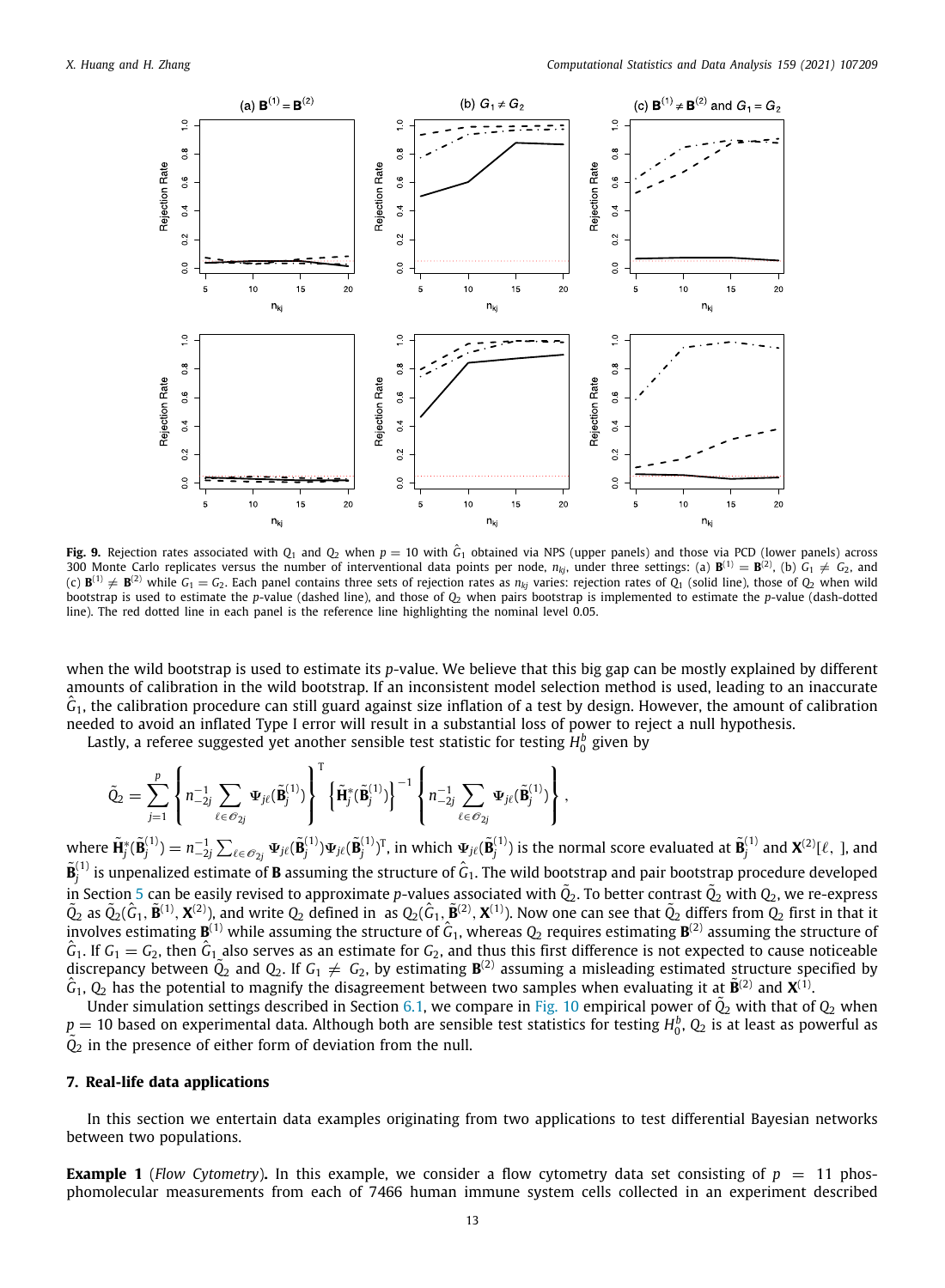

<span id="page-13-0"></span>**Fig. 10.** Rejection rates associated with  $Q_2$  and  $\tilde{Q}_2$  when  $p = 10$  across 300 Monte Carlo replicates versus the number of interventional data points per node,  $n_{kj}$ , under three settings: (a)  $\mathbf{B}^{(1)} = \mathbf{B}^{(2)}$ , (b)  $G_1 \neq G_2$ , and (c)  $\mathbf{B}^{(1)} \neq \mathbf{B}^{(2)}$  while  $G_1 = G_2$ . Each panel contains four sets of rejection rates as  $n_{ki}$  varies: rejection rates of  $Q_2$  when wild bootstrap is used to estimate the *p*-value (dashed line), those of  $Q_2$  when pairs bootstrap is implemented to estimate the *p*-value (dash-dotted line), and the counterpart rejection rates of  $\tilde{Q}_2$  depicted using blue lines of the same line types as above that run through solid triangles. The red dotted line in each panel is the reference line highlighting the nominal level 0.05. (For interpretation of the references to color in this figure legend, the reader is referred to the web version of this article.)



<span id="page-13-1"></span>Fig. 11. The estimated graph structures based on the two data sets obtained from (nearly) equal split of data within each experimental condition across the nine conditions that yield the flow cytometry data.

in [Sachs et al.](#page-16-12) ([2005\)](#page-16-12). In this experiment, a series of stimulatory cues and inhibitory interventions were imposed to create nine experimental conditions described in Table 1 in [Sachs et al.](#page-16-12) ([2005\)](#page-16-12), under which experimental data for the eleven phosphorylated proteins and phospholipids are collected. [Fu and Zhou](#page-15-19) ([2013](#page-15-19)) applied a likelihood-based penalized estimation method on the entire data set to infer one directed signaling network. [Peterson et al.](#page-16-13) [\(2015](#page-16-13)) viewed this data set consisting of nine samples coming from nine populations, treating data from one experimental condition as a sample from one population, and inferred one undirected graph using each of the nine samples.

To illustrate an application of the testing procedures in a scenario under the null, we randomly split the data collected under each experimental condition into two halves of equal or nearly equal size, then half of data under each condition goes in  $X^{(1)}$  and the other half contributes to  $X^{(2)}.$  This produces two data sets, each of size  $N_1=N_2=$  3733, which can be reasonably assumed to arise from some common underlying populations, creating a scenario under  $H_0^b$  :  ${\bf B}^{(1)}={\bf B}^{(2)}$ . Based on *Q*<sup>1</sup> computed from the so-obtained two samples, and using the wild bootstrap procedure proposed in Section [5.1](#page-5-1) for experimental data, we fail to reject  $H_0^a$ :  $G_1 = G_2$  with an estimated p-value of 0.991 using 300 bootstrap samples. We also computed  $Q_2$ , and applied the wild bootstrap and the pairs bootstrap to estimate its null distribution, and fail to reject  $H_0^b$ . with estimated p-values being 0.964 and 0.120, respectively. The fact that  $Q_2$  fails to reject  $H_0^b$  can also be interpreted as data evidence in favor of  $H_0^a$  since  $\mathbf{B}^{(1)} = \mathbf{B}^{(2)}$  implies  $G_1 = G_2$ . [Fig.](#page-13-1) [11](#page-13-1) presents the two estimated graph structures. Even though the graph in the right panel,  $\hat{G}_2$ , is denser than the one in the left panel,  $\hat{G}_1$ , the additional edges in  $\hat{G}_2$  are much less significant than other edges that also exist in  $\hat{G}_1$ . In particular, among the fifteen edges in  $\hat{G}_2$  but not in  $\hat{G}_1$ , eleven of them correspond to estimated regression coefficients whose *p*-values are above 10−<sup>2</sup> . All but three edges in *<sup>G</sup>*ˆ <sup>1</sup> have p-values below 10<sup>−4</sup>, so are most edges in  $\hat G_2$  that are also in  $\hat G_1$ . This can be where the tuning parameter chosen based on  ${\bf X}^{(2)}$  is not large enough to lead to a more parsimonious model. Despite these discrepancies in the selected models based on  $X^{(1)}$  and  $X^{(2)}$ , the proposed testing procedures are able to take into account the uncertainty in graph estimation and lead to the correct conclusion that the current Bayesian network of eleven nodes is not differential between the two (made-up) populations.

**Example 2** (*Bile Acids*)**.** There have been increasing evidence suggesting that biodirectional biochemical communication between the brain and the gut contributes to a variety of neurodegenerative diseases, such as Alzheimer's disease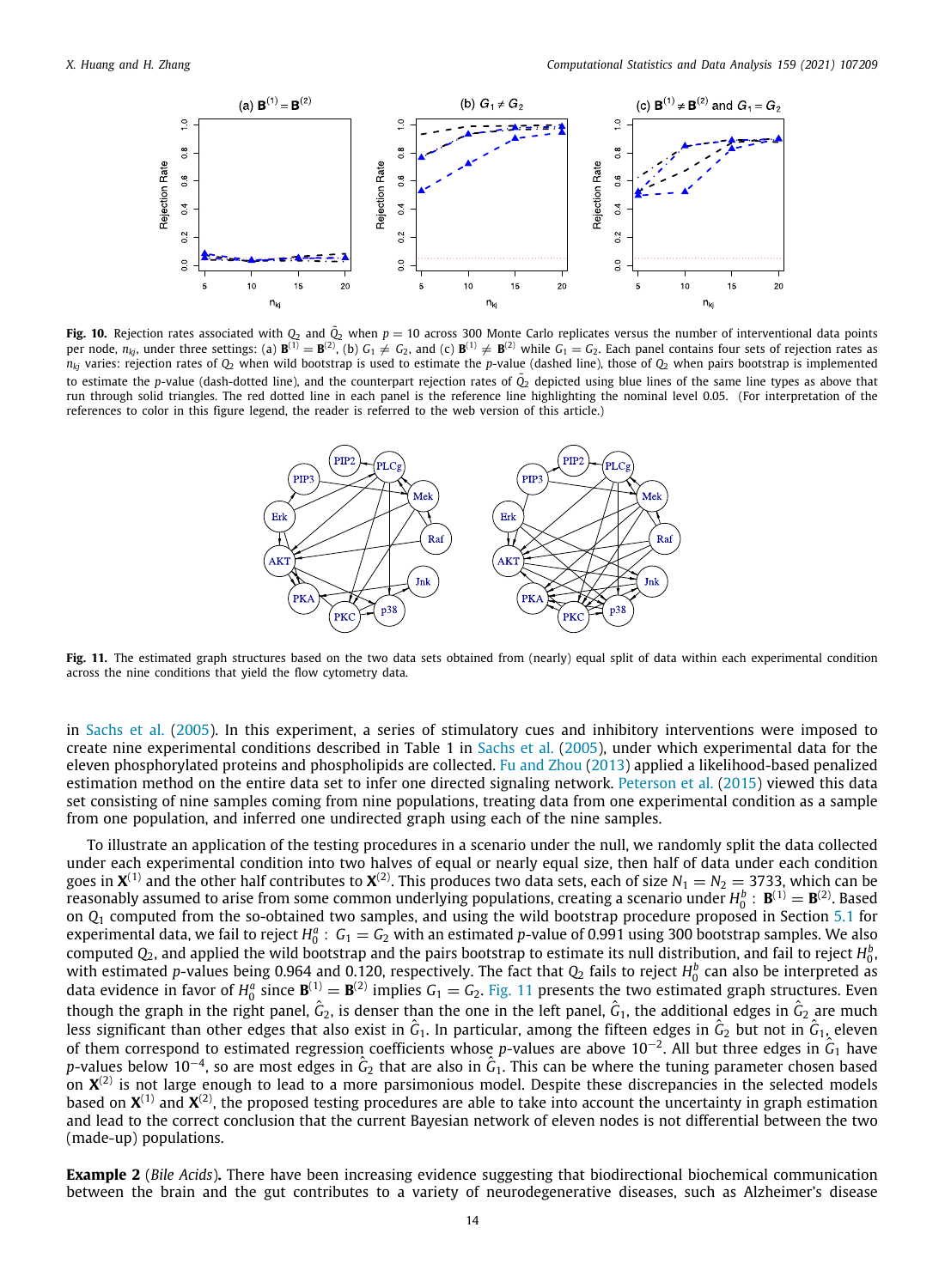

<span id="page-14-1"></span>**Fig. 12.** The estimated network based on bile acids data from cognitively normal subjects (on the left) and the one based on data from subjects with Alzheimer's disease (on the right). Edges in the AD graph that are also in the CN graph are highlighted in blue. The edge in the AD graph of which the estimated regression coefficient is of the opposite sign as the counterpart estimated regression coefficient in the CD graph is highlighted in red (pointing from CDCA to GLCA). (For interpretation of the references to color in this figure legend, the reader is referred to the web version of this article.)

(AD) ([Mohajeri et al.,](#page-16-14) [2018;](#page-16-14) [Ambrosini et al.,](#page-15-20) [2019;](#page-15-20) [Ma et al.,](#page-15-21) [2019;](#page-15-21) [Mahmoudian Dehkordi et al.](#page-15-22), [2019](#page-15-22)). In this example, we analyze levels of  $p = 10$  primary bile acids in human serum samples of two groups of individuals who were recruited in Alzheimer's Disease Neuroimaging Initiative ([http://adni.loni.usc.edu\)](http://adni.loni.usc.edu) Phase 2 study. The two samples used to infer the two Bayesian networks of the ten bile acids are a sample of  $N_1 = 182$  cognitively normal (CN) subjects and a sample of  $N_2 = 132$  AD subjects, respectively. The goal is to test, using data from an observational study, whether or not the Bayesian network of these ten bile acids is differential between the CN population and the AD population.

Applying the graph estimation algorithm in Section [3](#page-2-0) to each of the two samples gives the two estimated graphs shown in [Fig.](#page-14-1) [12](#page-14-1). We then computed  $Q_1$  and  $Q_2$  and estimated their *p*-values, obtaining estimated *p*-values of 0.390 for *Q*<sup>1</sup> and 0.032 for *Q*<sup>2</sup> when using the pairs bootstrap. We interpret these as evidence for potentially similar graph structures between the two networks but more substantial difference in associations between some bile acids across the two populations. Looking more closely at the two estimated networks in [Fig.](#page-14-1) [12](#page-14-1), one can see that two graphs are similar in structure, sharing many common directed edges. In particular, the two graphs have the same edges connecting DCA, GDCA, and TDCA, and the corresponding estimated regression coefficients are of the same sign in  $\hat{B}^{(1)}$  and  $\hat{B}^{(2)}$ . These three bile acids are among the key members along the bile acids metabolism primary pathway (see, e.g., Figure 3 in [Mahmoudian Dehkordi et al.](#page-15-22), [2019\)](#page-15-22). In contrast, the two graphs show different patterns of connections between CDCD, GLCA, and TLCA, the three bile acids in the alternative pathway of metabolism. These connected edges are either of opposite directions (e.g., the edge connecting GLCA and TLCA) between the two graphs, or the corresponding estimated regression coefficients are of opposite signs (for the edge pointing from CDCA to GLCA).

These statistical evidence suggest that the overall signaling pattern and functionality of the bile acids may be similar between the CN population and AD population, especially when the primary pathway of metabolism is concerned. But the strength and direction of associations of bile acids along the alternative pathway may be altered due to AD, even though the alternation is not significant enough to create an overall discrepancy in the two graph structures to be detected by *Q*1.

#### **8. Discussion**

<span id="page-14-0"></span>Aiming to compare two Bayesian networks using data either from observational studies or designed experiments, we propose two test statistics based on quadratic inference functions associated with the normal score function. The first proposed test statistic *Q*<sup>1</sup> can tell apart two structurally different networks, and does not distinguish between two networks of the same structure with different strengths of associations between nodes across two populations. Consequently, the proposed testing procedure based on  $Q_1$  can be useful when connectivity between nodes is the focal point of a study. The second proposed test statistic, *Q*2, serves as a sensitive indicator of the difference between the two networks, whether the difference lies in the structure or the strength of association, or in both regards. An appealing feature of  $Q_1$  and  $Q_2$  is that one only needs to estimate one graph structure  $G_1$  to compute them, and thus bypasses the daunting task of learning multiple graph structures. Because this graph structure learning is the first step of the testing procedures, it is recommended to set the sample that contains richer information for structure learning to be **X** (1). This is consistent with the recommendation given in the calibration method in Section [5.3](#page-8-0).

Motivated by a referee's question relating to which sample is viewed as  $\bm{X}^{(1)}$  in our notations, we envision alternative test statistics. Take testing  $H_0^a$  as an example which is based on  $Q_1$ . After one computes  $Q_1$  based on a given ordering (in terms of which sample is referred to  $X^{(1)}$  and which is called  $X^{(2)}$ ), one flips the ordering and computes  $Q_1$  again. Then one uses a weighted average of these two versions of  $Q_1$  to test  $H_0^a$ . With an adequate choice of the weights, this strategy can yield a statistic closer to a distance measure between two graphs that is invariant to which sample is viewed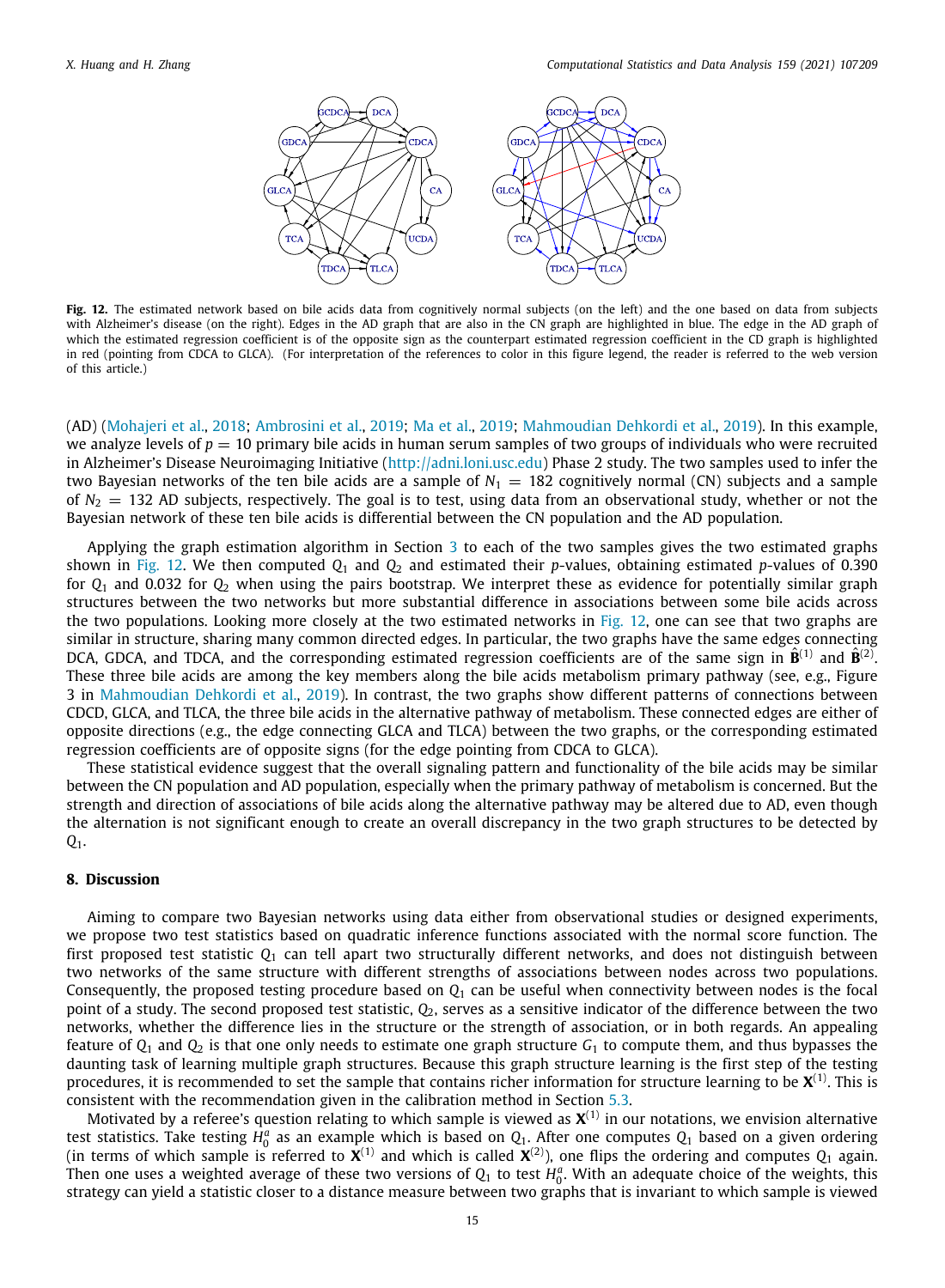as **X** (1). Bootstrap procedures for estimating the null distributions of the so-constructed test statistics require more careful development though.

Thanks to the regression framework employed in this line of study, we believe that these testing procedures can be easily generalized to test differential non-Gaussian Bayesian networks, where regression models with non-Gaussian model errors are used to characterize a Bayesian network. Moreover, other score functions adapted to a regression setting can be adopted in place of the normal score function to construct new test statistics based on quadratic inference functions that are robust to normality assumption or other parametric assumptions imposed on a Bayesian network. On the computational side, the current test statistics can be easily computed for networks with a small or moderate number of nodes *p*, but the computation can be challenging when *p* is large due to their dependence on the inverse of a  $p \times p$ matrix. To develop new testing procedures that are more scalable for large graphs is among our follow-up research goals.

Besides allowing a larger *p*, another future research direction is to consider more than two populations, say, *K*(> 2) of them. Even though in this case one may carry out pairwise comparison based on the current testing procedures, one needs to adjust for multiple testing, which is not always trivial. Adopting notations introduced in Section [6.3](#page-11-1), for testing  $H_0^b$ :  $\mathbf{B}^{(1)} = \cdots = \mathbf{B}^{(K)}$ , a sensible test statistic can be in the form of  $\max_{1 \le k \le K} Q_{2,k}(\hat{G}_c, \hat{\mathbf{B}}_c, \mathbf{X}^{(k)})$ , where  $\mathbf{X}^{(k)}$  is the sample from population *k*, for  $k = 1, \ldots, K$ ,  $\hat{G}_c$  and  $\hat{B}_c$  are the estimated graph structure and regression coefficients matrix obtained using information from all *K* samples, assuming the null is true. The first challenge in this line of development is to obtain sensible  $\hat{G}_c$  and  $\hat{\mathbf{B}}_c$ .

Even though the proposed tests are expected to distinguish between two equivalent classes of networks, as opposed to two networks, when only observational data are available, we did not always observe in the simulation study compromise in power of the proposed testing procedures when applied to observational data only. Operating characteristics of these tests based on data that present network identifiability complications deserve more systematic investigation. When some causal relationships can be identified owing to certain designs of interventions, new test statistics that incorporate inference for causality can lead to more powerful tests. The current tests are developed by considering inference for association but not causality. When a null hypothesis is rejected by them, a natural follow-up task is to zoom in on a small collection of nodes between which causality relationships have high power to differentiate two populations. We have started tackling this problem borrowing ideas relating to causal inference in [Peters et al.](#page-16-15) [\(2016](#page-16-15)).

# **Acknowledgments**

The authors wish to thank the Editor-in-Chief, anonymous Associate Editor, and two referees for their insightful comments and suggestions that greatly improved the manuscript. Zhang's work is partially supported by National Institutes of Health, NIAID, USA grant R01AI121226.

# **References**

<span id="page-15-20"></span>[Ambrosini, Y.M., Borcherding, D.C., Kanthasamy, A., Kim, H.J., Willette, A.A., Jergens, A.E., Allenspach, K., Mochel, J.P., 2019. The gut-brain-axis in](http://refhub.elsevier.com/S0167-9473(21)00043-8/sb1) [neurodegenerative diseases and relevance of the canine model: A review. Front. Aging Neurosci. 11, 130.](http://refhub.elsevier.com/S0167-9473(21)00043-8/sb1)

<span id="page-15-15"></span><span id="page-15-6"></span>[Andersson, S.A., Madigan, D., Perlman, M.D., 1997. A characterization of Markov equivalence classes for acyclic digraphs. Ann. Statist. 25 \(2\), 505–541.](http://refhub.elsevier.com/S0167-9473(21)00043-8/sb2) [Aragam, B., Zhou, Q., 2015. Concave penalized estimation of sparse Gaussian Bayesian networks. J. Mach. Learn. Res. 16 \(1\), 2273–2328.](http://refhub.elsevier.com/S0167-9473(21)00043-8/sb3)

<span id="page-15-7"></span>[Chickering, D.M., 2002. Learning equivalence classes of Bayesian-network structures. J. Mach. Learn. Res. 2 \(Feb\), 445–498.](http://refhub.elsevier.com/S0167-9473(21)00043-8/sb4)

<span id="page-15-11"></span><span id="page-15-10"></span>[Chung, F., Chung, F.R., Graham, F.C., Lu, L., Chung, K.F., et al., 2006. Complex Graphs and Networks, No. 107. American Mathematical Society.](http://refhub.elsevier.com/S0167-9473(21)00043-8/sb5) [Cormen, T.H., Leiserson, C.E., Rivest, R.L., Stein, C., 2001. Introduction to Algorithms, second ed. The MIT Press.](http://refhub.elsevier.com/S0167-9473(21)00043-8/sb6)

<span id="page-15-5"></span>[Durante, D., Dunson, D.B., et al., 2018. Bayesian inference and testing of group differences in brain networks. Bayesian Anal. 13 \(1\), 29–58.](http://refhub.elsevier.com/S0167-9473(21)00043-8/sb7)

<span id="page-15-2"></span>[Edwards, D., 2012. Introduction to Graphical Modelling. Springer Science & Business Media.](http://refhub.elsevier.com/S0167-9473(21)00043-8/sb8)

<span id="page-15-9"></span>[Ellis, B., Wong, W.H., 2008. Learning causal Bayesian network structures from experimental data. J. Amer. Statist. Assoc. 103 \(482\), 778–789.](http://refhub.elsevier.com/S0167-9473(21)00043-8/sb9)

<span id="page-15-18"></span><span id="page-15-14"></span>[Fan, J., Li, R., 2001. Variable selection via nonconcave penalized likelihood and its oracle properties. J. Amer. Statist. Assoc. 96 \(456\), 1348–1360.](http://refhub.elsevier.com/S0167-9473(21)00043-8/sb10) [Freedman, D.A., et al., 1981. Bootstrapping regression models. Ann. Statist. 9 \(6\), 1218–1228.](http://refhub.elsevier.com/S0167-9473(21)00043-8/sb11)

<span id="page-15-19"></span>[Fu, F., Zhou, Q., 2013. Learning sparse causal Gaussian networks with experimental intervention: regularization and coordinate descent. J. Amer.](http://refhub.elsevier.com/S0167-9473(21)00043-8/sb12) [Statist. Assoc. 108 \(501\), 288–300.](http://refhub.elsevier.com/S0167-9473(21)00043-8/sb12)

<span id="page-15-3"></span>[Gill, R., Datta, S., Datta, S., 2010. A statistical framework for differential network analysis from microarray data. BMC Bioinformatics 11 \(1\), 95.](http://refhub.elsevier.com/S0167-9473(21)00043-8/sb13)

<span id="page-15-8"></span>[Hauser, A., Bühlmann, P., 2012. Characterization and greedy learning of interventional Markov equivalence classes of directed acyclic graphs. J. Mach.](http://refhub.elsevier.com/S0167-9473(21)00043-8/sb14) [Learn. Res. 13 \(Aug\), 2409–2464.](http://refhub.elsevier.com/S0167-9473(21)00043-8/sb14)

<span id="page-15-12"></span>[Huang, X., Zhang, H., 2013. Variable selection in linear measurement error models via penalized score functions. J. Statist. Plann. Inference 143 \(12\),](http://refhub.elsevier.com/S0167-9473(21)00043-8/sb15) [2101–2111.](http://refhub.elsevier.com/S0167-9473(21)00043-8/sb15)

<span id="page-15-17"></span>Huang, X., Zhang, H., 2021. Corrected score method for estimating directed acyclic graphs with error-prone nodes. Stat. Med. [http://dx.doi.org/10.](http://dx.doi.org/10.1002/sim.8925) [1002/sim.8925](http://dx.doi.org/10.1002/sim.8925).

<span id="page-15-4"></span>[Jacob, L., Neuvial, P., Dudoit, S., et al., 2012. More power via graph-structured tests for differential expression of gene networks. Ann. Appl. Stat. 6](http://refhub.elsevier.com/S0167-9473(21)00043-8/sb17) [\(2\), 561–600.](http://refhub.elsevier.com/S0167-9473(21)00043-8/sb17)

<span id="page-15-0"></span>[Jensen, F.V., 1996. An Introduction to Bayesian Networks, Vol. 210. UCL press London.](http://refhub.elsevier.com/S0167-9473(21)00043-8/sb18)

- <span id="page-15-13"></span>[Kahn, A.B., 1962. Topological sorting of large networks. Commun. ACM 5 \(11\), 558–562.](http://refhub.elsevier.com/S0167-9473(21)00043-8/sb19)
- <span id="page-15-1"></span>[Lauritzen, S.L., 1996. Graphical Models, Vol. 17. Clarendon Press.](http://refhub.elsevier.com/S0167-9473(21)00043-8/sb20)

<span id="page-15-16"></span>[Lindsay, B.G., Qu, A., 2003. Inference functions and quadratic score tests. Statist. Sci. 394–410.](http://refhub.elsevier.com/S0167-9473(21)00043-8/sb21)

<span id="page-15-21"></span>[Ma, Q., Xing, C., Long, W., Wang, H.Y., Liu, Q., Wang, R.-F., 2019. Impact of microbiota on central nervous system and neurological diseases: the](http://refhub.elsevier.com/S0167-9473(21)00043-8/sb22) [gut-brain axis. J. Neuroinflammation 16 \(1\), 53.](http://refhub.elsevier.com/S0167-9473(21)00043-8/sb22)

<span id="page-15-22"></span>[Mahmoudian Dehkordi, S., Arnold, M., Nho, K., Ahmad, S., Jia, W., Xie, G., Louie, G., Kueider-Paisley, A., Moseley, M.A., Thompson, J.W., et al., 2019.](http://refhub.elsevier.com/S0167-9473(21)00043-8/sb23) [Altered bile acid profile associates with cognitive impairment in Alzheimer's disease—an emerging role for gut microbiome. Alzheimer's Dement.](http://refhub.elsevier.com/S0167-9473(21)00043-8/sb23) [15 \(1\), 76–92.](http://refhub.elsevier.com/S0167-9473(21)00043-8/sb23)